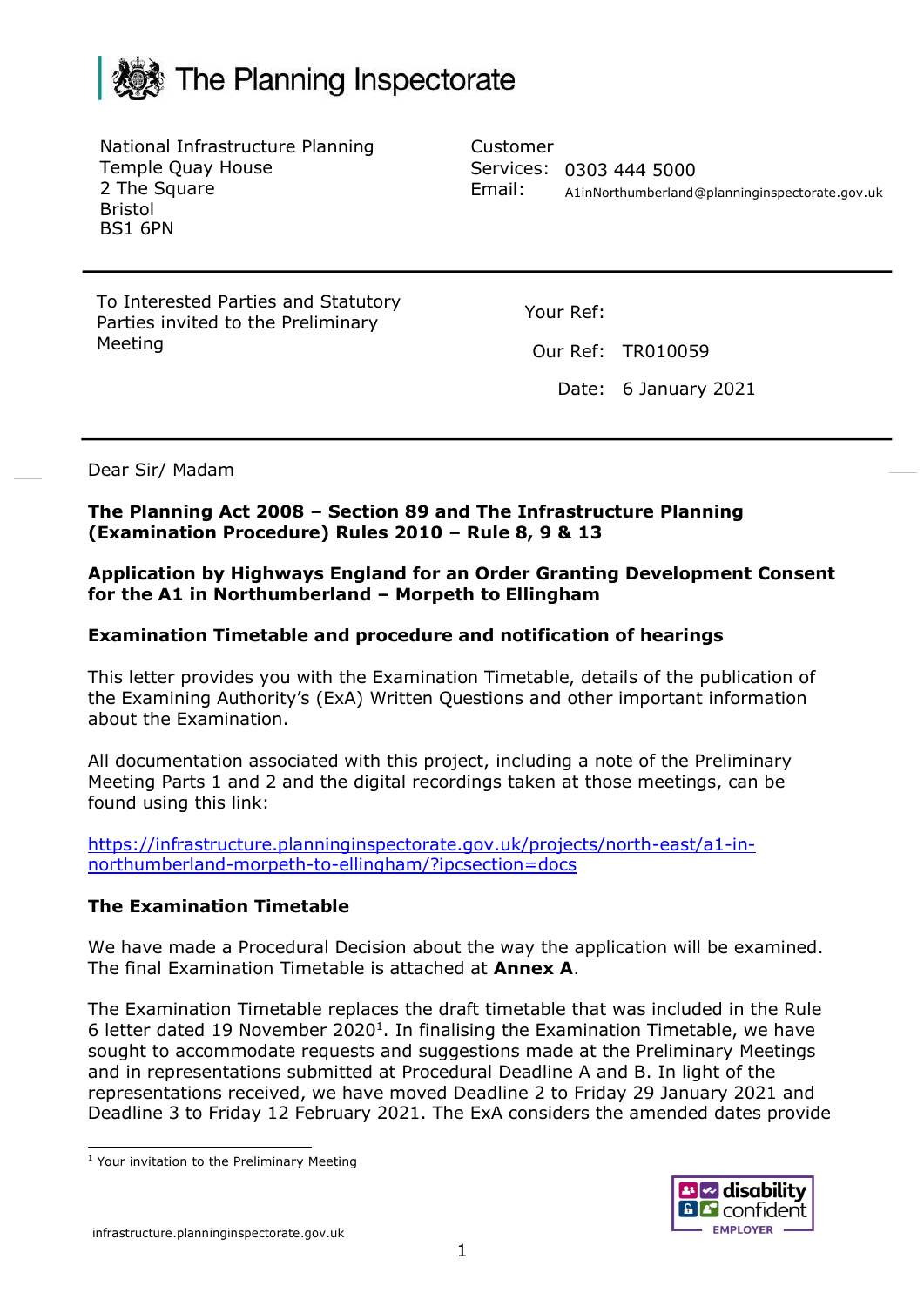additional time for the receipt of materials, as requested by Interested Parties, while also allowing sufficient time for their consideration before the start of hearings. All other deadlines are as set out in the Rule 6 timetable.

Please note that the Examination Timetable contains a number of deadlines for receipt of information by the Planning Inspectorate. All deadlines are at 23:59 on the date specified. Please ensure submissions arrive by the deadline. If you do not make your submissions by the dates specified in the timetable, we may disregard them.

We request that Interested Parties make their submissions through the electronic portal which will be made available on the project webpage ahead of the relevant deadlines. Further information is provided in Annex E. Electronic attachments should be clearly labelled with the subject title and not exceed 12MB. Providing links to websites where your submissions can be viewed is not acceptable. All submissions must be made in a format that can be viewed in full on the National Infrastructure Planning website. Any submissions that exceed 1500 words should be accompanied by a summary which should not exceed 10% of the original text.

If we consider it necessary to vary the Examination Timetable during the Examination, notification will only be sent to Interested Parties and Other Persons<sup>2</sup> invited to the Preliminary Meeting. The changes will be published on the A1 in Northumberland - Morpeth to Ellingham project page of the National Infrastructure (NI) Planning website.

### **Other Procedural Decisions**

**Annex B** contains important details and clarifications about our other Procedural Decisions made following, the Preliminary Meeting. These include:

- **Examination Timetable;**
- **Accompanied Site Inspection (ASI);**
- **Additional Submissions.**

# **Written Representations**

All Interested Parties are now invited to submit any comments on the Relevant Representations already submitted by **Deadline 1 (12 January 2021)** and Written Representations by **Deadline 2 (29 January 2021)** in the Examination Timetable **(Annex A)**.

Written Representations can cover any relevant matter and are not restricted to the matters set out in our Initial Assessment of Principal Issues discussed at the Preliminary Meeting and included in our Rule 6 letter<sup>3</sup>. Nor are they restricted to the content of our Written Questions (see next heading, below).

Any person, other than the Applicant, who submits a Written Representation must identify those parts of the application with which they agree and those parts with

<sup>&</sup>lt;sup>2</sup> Other Persons are persons that we chose to invite to the Preliminary Meeting, in addition to the prescribed persons listed in section 88(3) of the Planning Act 2008 – see 'Your status in the Examination and future notifications' below 3 <http://infrastructure.planninginspectorate.gov.uk/document/TR010059-000893>

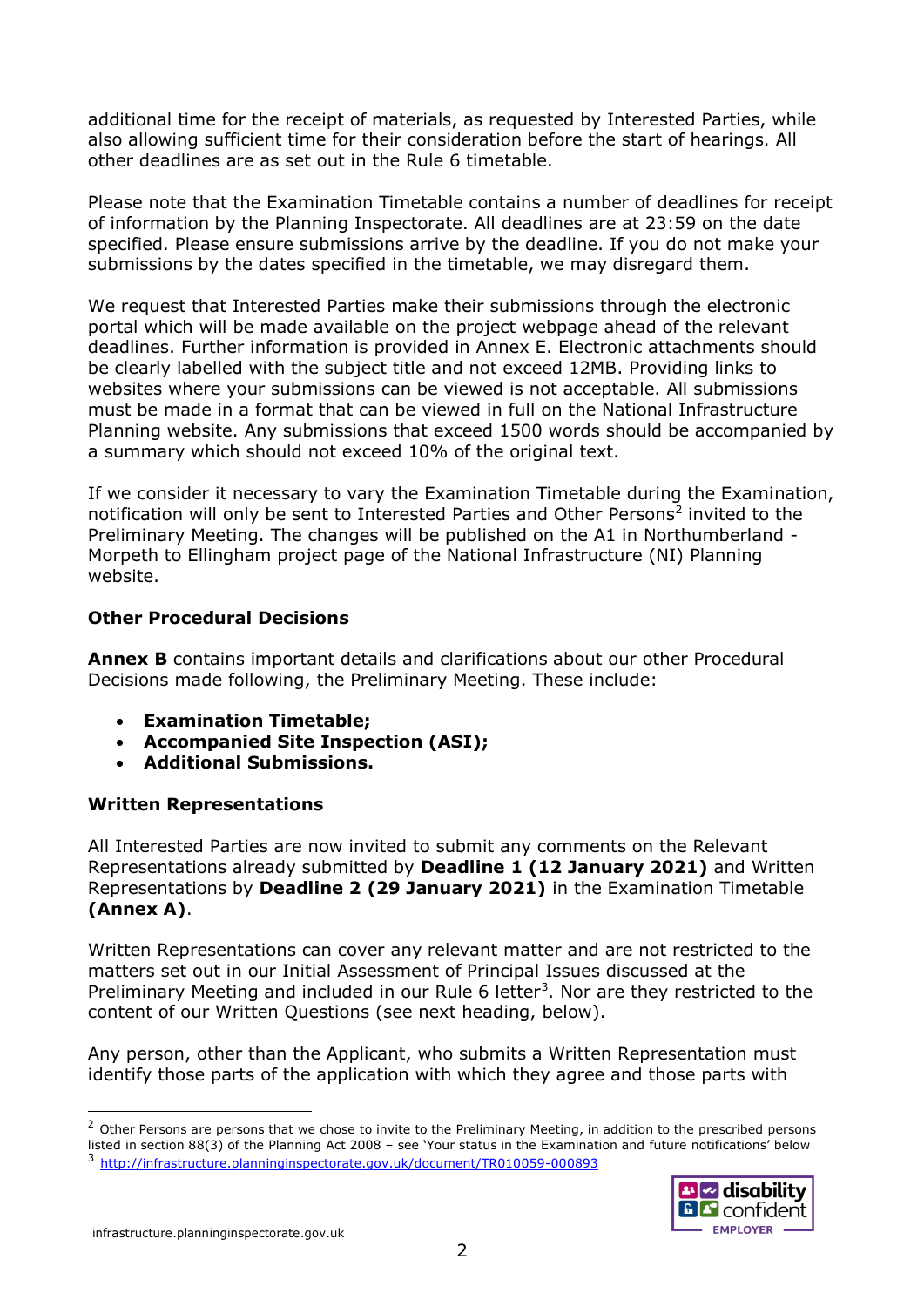which they do not agree, explaining the reasons why<sup>4</sup>. Interested Parties should also provide with their Written Representations "*the data, methodology and assumptions used to support their submissions*" 5 .

Further written submissions will be requested by the ExA at various points in the Examination.

Any Written Representations, and any further written submissions requested by the ExA in the course of the Examination which exceed 1500 words, should also be accompanied by a summary which should not exceed 10% of the original text. The summary should set out the key facts of the written submission and must be representative of the submission made.

### **ExA's Written Questions**

We have published the first Written Questions (ExQ1) about the application and the representations received so far. These questions were published, on 19 November 2020, on the project page of the NI Planning website and can be accessed through the following link:

<http://infrastructure.planninginspectorate.gov.uk/document/TR010059-000892>

Answers to ExQ1 must be provided by **Deadline 1** in the Examination Timetable **(Annex A)**.

If you require a word version of ExQ1s, please contact the Case Team as soon as possible to request a copy.

# **Hearings**

We have decided to hold a series of hearings between 22 and 26 February 2021, with a reserve date provided on 2 March 2021, if required. Notice of the dates, times and places of these hearings is provided at **Annex C** along with other important information about these events, including details of what Interested Parties should include in a request to be heard and the procedure that will be followed at hearings.

The dates of these hearings are also confirmed in the Examination Timetable at **Annex A.**

Notifications of a wish to participate in an Open Floor Hearing, Compulsory Acquisition Hearing or Issue Specific Hearing must be received by Deadline 1 (12 January 2021). The Examination Timetable also includes periods of time reserved for any hearings to be held after the first set of hearings.

We will notify all Interested Parties of any hearings scheduled as part of the Examination at least 21 days in advance of them taking place. That notification will

<sup>5</sup> [https://www.gov.uk/government/publications/planning-act-2008-examination-of-applications-for-development](https://www.gov.uk/government/publications/planning-act-2008-examination-of-applications-for-development-consent)[consent](https://www.gov.uk/government/publications/planning-act-2008-examination-of-applications-for-development-consent)



<sup>4</sup> Required under Rule 10(4) of The Infrastructure Planning (Examination Procedure) Rules 2010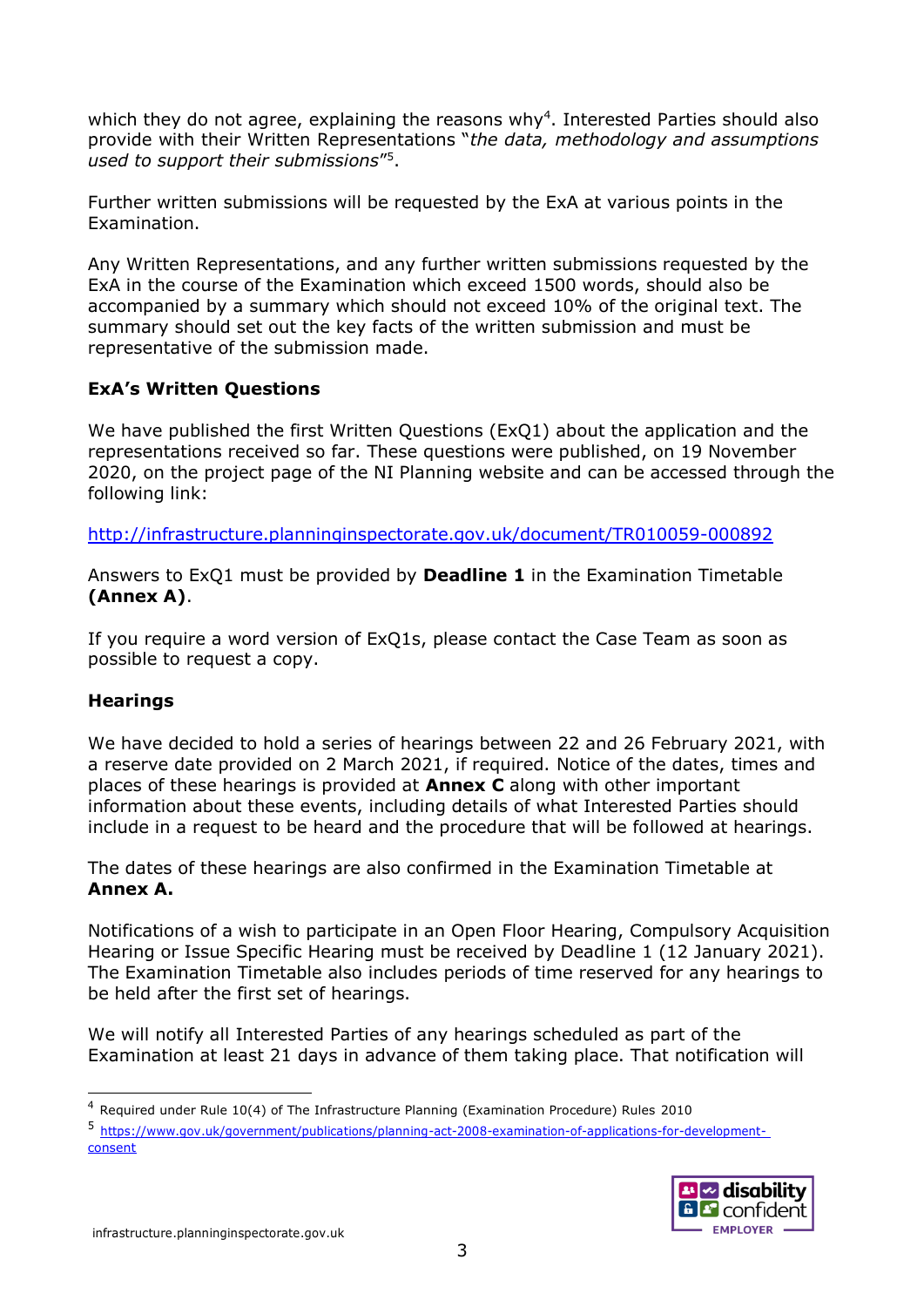include an additional deadline for Interested Parties to inform the Planning Inspectorate if they wish to attend the notified hearings.

**Annex C** provides details about what Interested Parties should include in a request to be heard at a hearing, and the procedure that will be followed at hearings.

### **Accompanied Site Inspection**

Information about the Accompanied Site Inspection, scheduled to take place on the week commencing 29 March, is also contained in **Annex B**.

### **Availability of application documents and representations submitted to the Examination**

All documentation and audio recordings associated with the examination of this application can be found using this link:

[https://infrastructure.planninginspectorate.gov.uk/projects/north-east/a1-in](https://infrastructure.planninginspectorate.gov.uk/projects/north-east/a1-in-northumberland-morpeth-to-ellingham/?ipcsection=docs)[northumberland-morpeth-to-ellingham/?ipcsection=docs](https://infrastructure.planninginspectorate.gov.uk/projects/north-east/a1-in-northumberland-morpeth-to-ellingham/?ipcsection=docs)

**Annex D** provides details of locations in the vicinity of the Proposed Development at which all Examination documents can be viewed electronically, free of charge.

Advice to Interested Parties about how to access and navigate the Examination Library is also provided at **Annex D**.

#### **Your status in the Examination**

You have received this letter because you fall within one of the groups described in the Planning Inspectorate's document [What is My Status in the Examination?](https://infrastructure.planninginspectorate.gov.uk/wp-content/uploads/2019/02/Status-faq.pdf).

If your reference number begins with '2002', 'A1IN-AFP', 'A1IN-S57', 'A1IN-APP' you are in Group A. If your reference number begins with 'A1IN-SP' you are in Group B.

The meaning and purpose of those groups are explained in the document published at the link above. If having read this document you are still unsure about your status, please contact the Case Team using the details at the top of this letter.

# **Award of costs**

You should be aware of the possibility of the award of costs against parties who behave unreasonably.

To assist understanding of what 'unreasonable behaviour' means in the context of an Examination under the PA2008, you may find it helpful to read the government guidance 'Awards of costs: examinations of applications for development consent orders' (July 2013)<sup>6</sup>. It is in everyone's interest that information is brought forward as early as possible in the examination process so you are encouraged to do so.

<sup>6</sup> [https://www.gov.uk/government/publications/awards-of-costs-examinations-of-applications-for-development](https://www.gov.uk/government/publications/awards-of-costs-examinations-of-applications-for-development-consent-orders)[consent-orders](https://www.gov.uk/government/publications/awards-of-costs-examinations-of-applications-for-development-consent-orders)

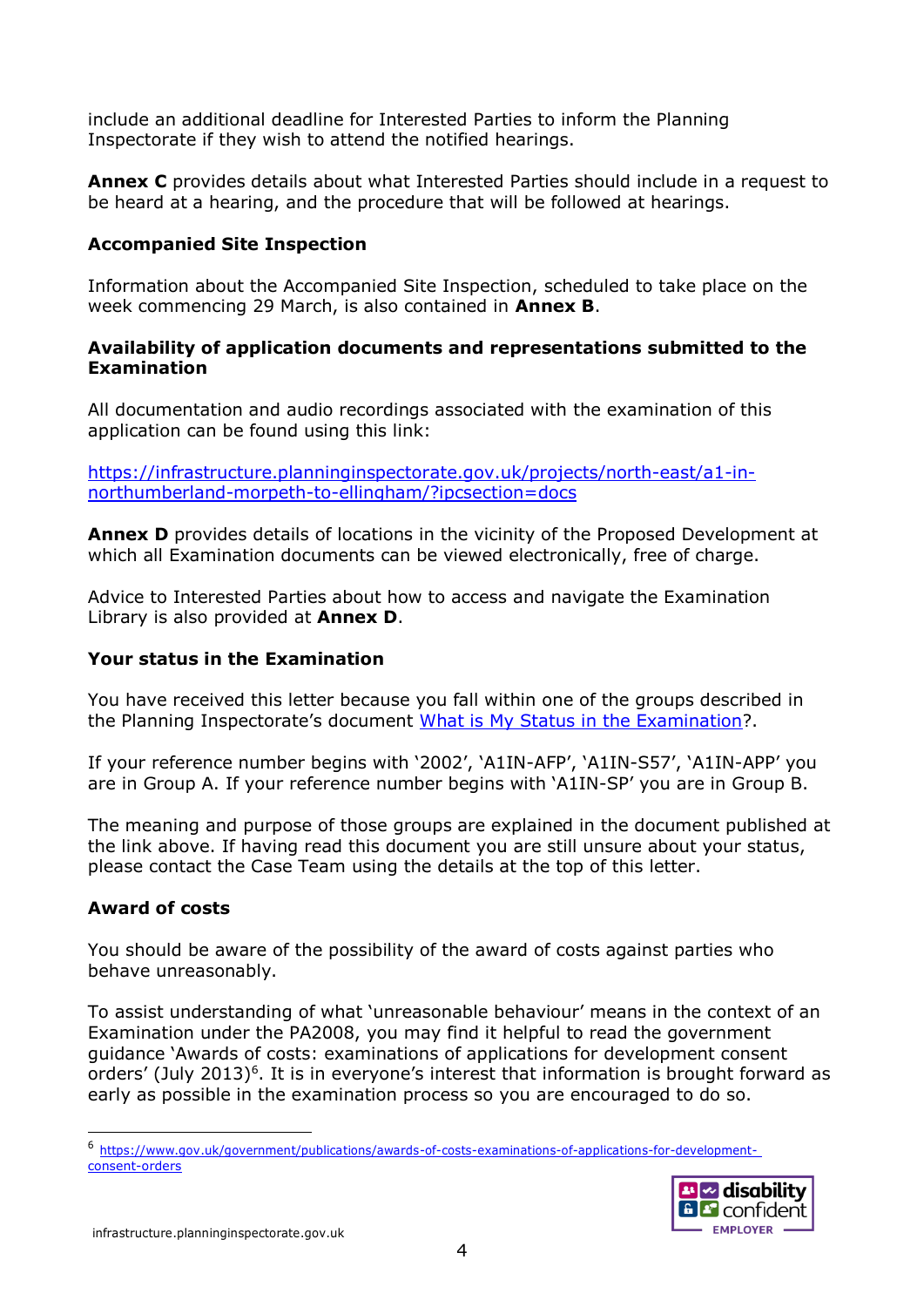### **Management of information**

The Planning Inspectorate has a commitment to transparency. Therefore, all information submitted for this project (if accepted by the ExA) and a record of any advice which has been provided, is published at:

[https://infrastructure.planninginspectorate.gov.uk/projects/north-east/a1-in](https://infrastructure.planninginspectorate.gov.uk/projects/north-east/a1-in-northumberland-morpeth-to-ellingham/)[northumberland-morpeth-to-ellingham/](https://infrastructure.planninginspectorate.gov.uk/projects/north-east/a1-in-northumberland-morpeth-to-ellingham/)

All Examination documents can also be viewed electronically at the locations listed in **Annex D**.

Please note that in the interest of facilitating an effective and fair examination, we consider it necessary to publish some personal information. To find out how we handle your personal information, please view our [Privacy Notice.](https://infrastructure.planninginspectorate.gov.uk/help/privacy-notice/)

We look forward to working with all parties in the examination of this application.

Yours faithfully,

*Kevin Gleeson*

# **Lead Member of the Panel**

#### **Annexes**

- **A** Examination Timetable
- **B** Procedural Decisions made by the Examining Authority
- **C** Notice of hearings and requests to appear and procedure to be followed at hearings
- **D** Availability of representations and application documents
- **E** Electronic Portal

This communication does not constitute legal advice. Please view our **Privacy Notice** before sending information to the Planning Inspectorate.

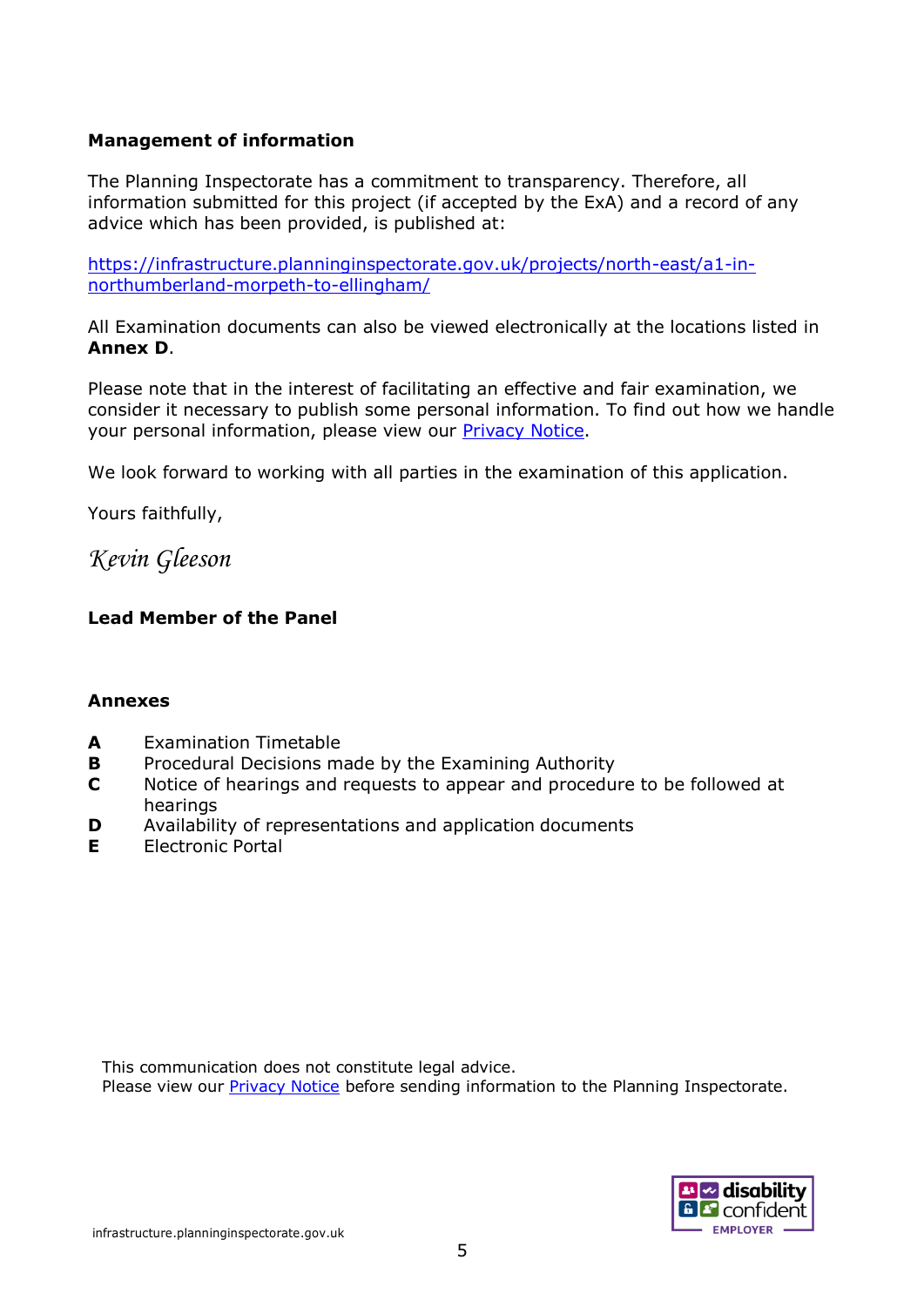# **Examination Timetable**

The Examining Authority (ExA) is under a duty to complete the examination of the application by the end of the period of six months beginning with the day after the close of the Preliminary Meeting.

The examination of the application primarily takes the form of the consideration of written submissions. The ExA will also consider any oral representations made at hearings. The time for submission of documents at any deadline in the timetable is 23:59 on the relevant deadline date, unless instructed otherwise by the ExA.

|                | <b>Item Matters</b>                                                                                                                                                                                                                                                                                             | <b>Due Dates</b>                                                                     |
|----------------|-----------------------------------------------------------------------------------------------------------------------------------------------------------------------------------------------------------------------------------------------------------------------------------------------------------------|--------------------------------------------------------------------------------------|
| 1 <sub>1</sub> | <b>Procedural Deadline A</b><br>Deadline for receipt by the ExA of:<br>Written submissions on Examination<br>Procedure;<br>Requests to be heard orally at the<br>$\bullet$<br>Preliminary Meeting Part 1.                                                                                                       | <b>10 December</b><br>2020                                                           |
| 2.             | <b>Preliminary Meeting Part 1</b>                                                                                                                                                                                                                                                                               | <b>15 December</b><br>2020 at 10.00am                                                |
| 3.             | <b>Procedural Deadline B</b><br>Deadline for receipt by the ExA of:<br>Written submissions on Examination<br>$\bullet$<br>procedure including submissions<br>responding to matters raised orally in<br>the Preliminary Meeting Part 1; and<br>Requests to be heard orally at the<br>Preliminary Meeting Part 2. | 22 <sub>nd</sub><br>December 2020                                                    |
| 4.             | <b>Preliminary Meeting Part 2</b>                                                                                                                                                                                                                                                                               | 5 January<br>2021 at 10.00am                                                         |
| 5.             | <b>Publication by the ExA of:</b><br>Examination Timetable;<br>The ExA's Written Questions (ExQ1)<br>(as originally issued 19 November<br>$2020$ ).                                                                                                                                                             | As soon as<br>practicable after<br>the close of the<br>Preliminary<br><b>Meeting</b> |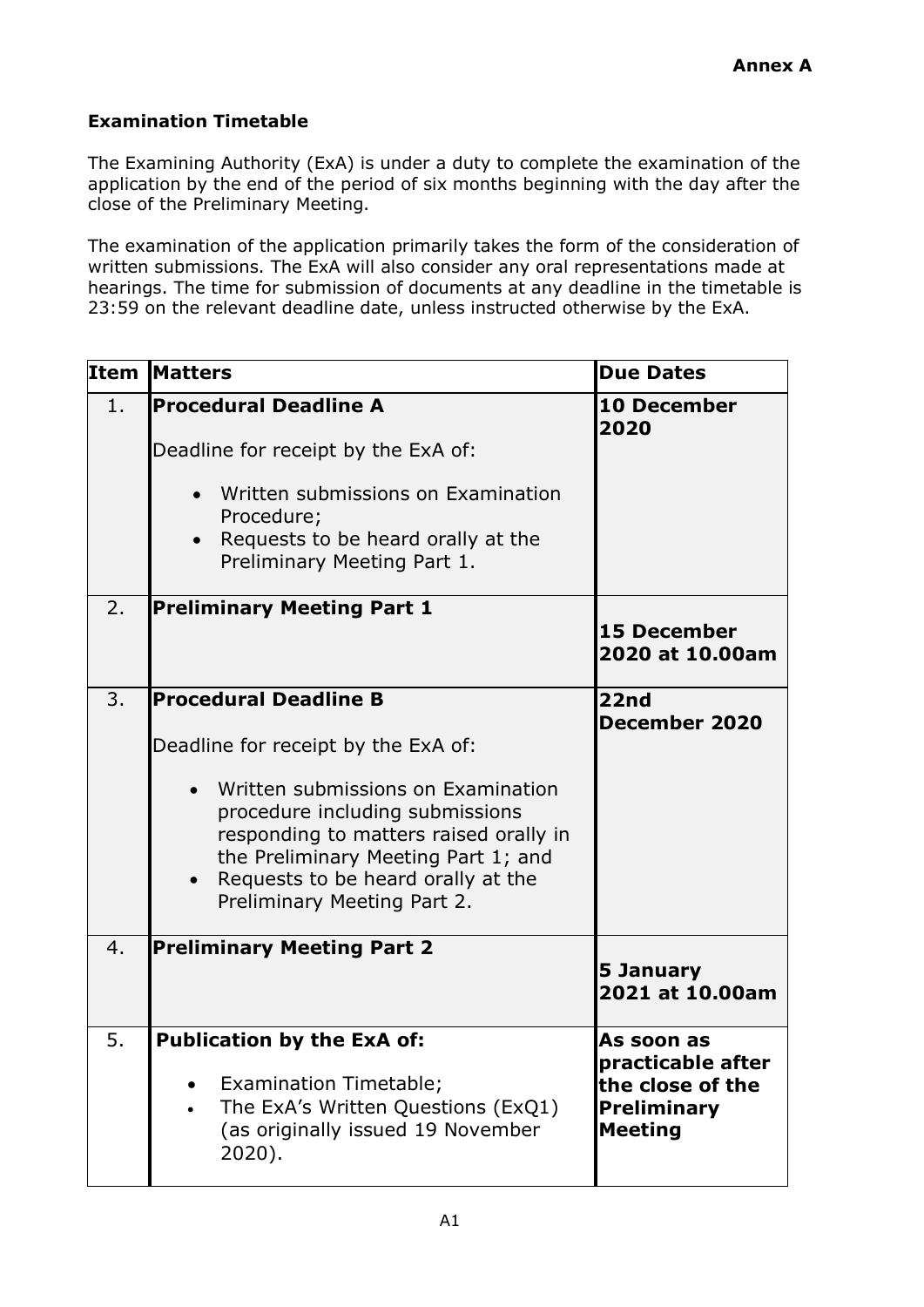| 6. | Deadline 1 (D1)                                                                   | <b>12 January 2021</b> |
|----|-----------------------------------------------------------------------------------|------------------------|
|    | Deadline for receipt by ExA of:                                                   |                        |
|    |                                                                                   |                        |
|    | Responses to The ExA's Written<br>$\bullet$                                       |                        |
|    | Questions (ExQ1) issued on 19                                                     |                        |
|    | November 2020;                                                                    |                        |
|    | Local Impact Reports (LIR) from Local<br>$\bullet$                                |                        |
|    | Authorities;                                                                      |                        |
|    | <b>Comments on Relevant</b><br>Representations;                                   |                        |
|    | Notification by Statutory Parties of their<br>$\bullet$                           |                        |
|    | wish to be considered as an Interested                                            |                        |
|    | Party (IP) by the ExA;                                                            |                        |
|    | Statements of Common Ground (SoCG)<br>$\bullet$                                   |                        |
|    | requested by the ExA;                                                             |                        |
|    | Statement of Commonality for SoCG;                                                |                        |
|    | The Compulsory Acquisition Schedule;<br>$\bullet$                                 |                        |
|    | Notification of wish to participate in<br>Open Floor Hearings;                    |                        |
|    | Notification of wish to participate in<br>$\bullet$                               |                        |
|    | Issue Specific Hearings;                                                          |                        |
|    | Notification of wish to participate in<br>$\bullet$                               |                        |
|    | Compulsory Acquisition Hearings; and                                              |                        |
|    | Notification of wish to attend                                                    |                        |
|    | Accompanied Site Inspection (ASI).                                                |                        |
| 7. | Deadline 2 (D2)                                                                   | <b>29 January 2021</b> |
|    | Deadline for receipt by ExA of:                                                   |                        |
|    |                                                                                   |                        |
|    | Comments on responses for Deadline 1;                                             |                        |
|    | Comments on responses to ExQ1;                                                    |                        |
|    | Written Representations (WRs) including<br>$\bullet$                              |                        |
|    | summaries of all WRs exceeding 1500                                               |                        |
|    | words;                                                                            |                        |
|    | Progressed SoCG;<br>$\bullet$<br>Progressed Statement of Commonality<br>$\bullet$ |                        |
|    | for SoCG;                                                                         |                        |
|    | An updated Guide to the Application;                                              |                        |
|    | An updated version of the draft                                                   |                        |
|    | Development Consent Order (dDCO) in                                               |                        |
|    | clean and tracked versions;                                                       |                        |
|    | Schedule of changes to dDCO;                                                      |                        |
|    | An updated Compulsory Acquisition                                                 |                        |
|    | Schedule in clean and tracked versions;<br>Submission by Applicant of proposed    |                        |
|    | locations of ASI;                                                                 |                        |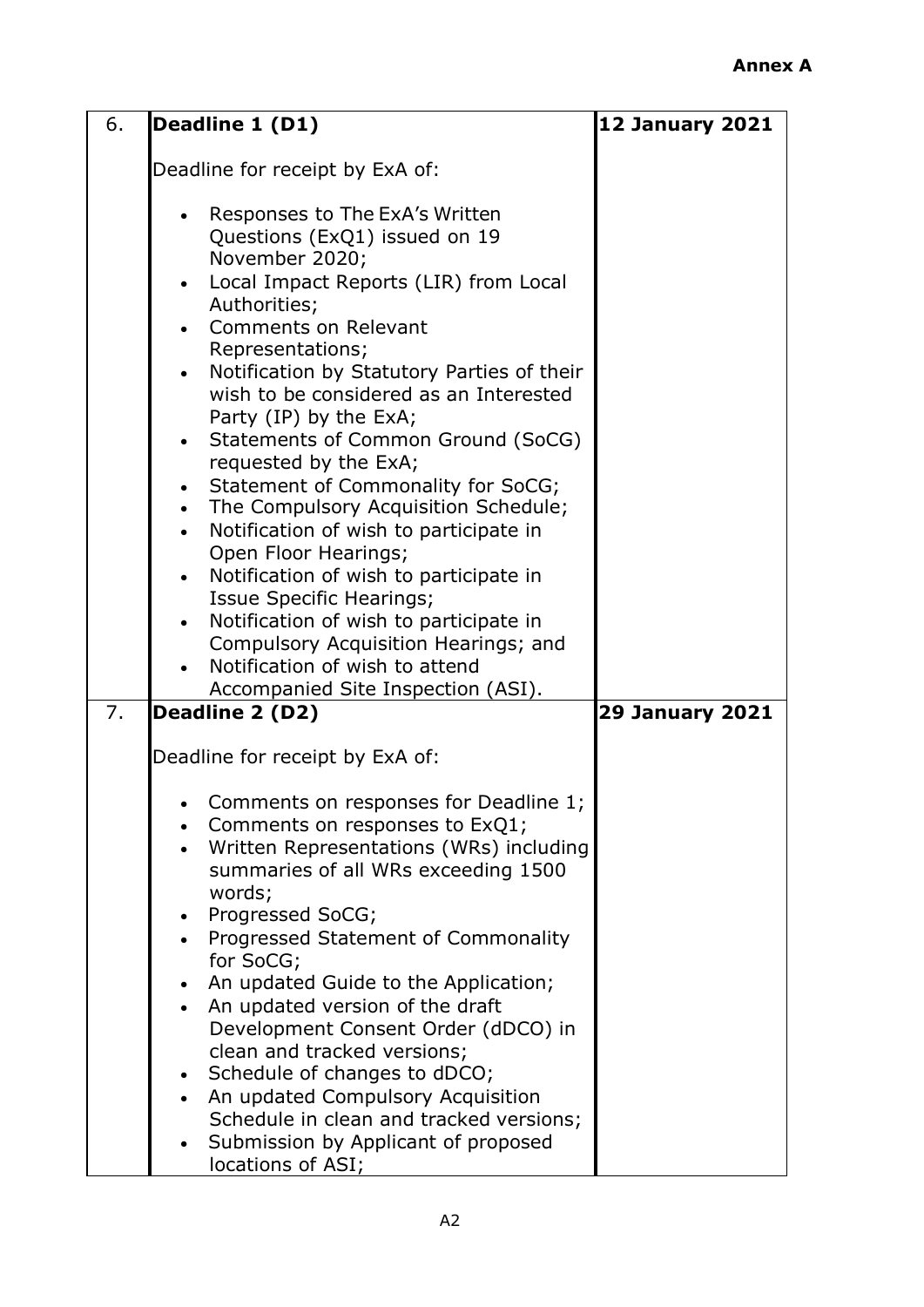|     | Any further information requested by<br>$\bullet$                                      |                                 |
|-----|----------------------------------------------------------------------------------------|---------------------------------|
|     | the ExA under Rule 17 of the<br>Examination Rules <sup>1</sup> .                       |                                 |
|     |                                                                                        |                                 |
| 8.  | Deadline 3 (D3)                                                                        | 12 February<br>2021             |
|     | Deadline for receipt by ExA of:                                                        |                                 |
|     | Comments on responses submitted for<br>Deadline 2;<br>Comments on LIR(s);<br>$\bullet$ |                                 |
|     | • Comments on WRs;                                                                     |                                 |
|     | • An updated Guide to the Application;                                                 |                                 |
|     | • An updated Compulsory Acquisition                                                    |                                 |
|     | Schedule in clean and tracked versions;                                                |                                 |
|     | • Progressed Statement of Common<br>Ground;                                            |                                 |
|     | Progressed Statement of Commonality                                                    |                                 |
|     | for SoCG;                                                                              |                                 |
|     | • Any further information requested by                                                 |                                 |
|     | the ExA under Rule 17 of the                                                           |                                 |
|     | <b>Examination Rules;</b>                                                              |                                 |
|     | Responses to any further information<br>$\bullet$                                      |                                 |
|     | requested by the ExA under Rule 17 of                                                  |                                 |
| 9.  | the Examination Rules (if required).<br><b>Open Floor Hearing (OFH1)</b>               | <b>Monday 22 Feb</b>            |
|     |                                                                                        | February 2021                   |
|     |                                                                                        | 10.00am                         |
| 10. | <b>Open Floor Hearing (OFH2)</b>                                                       | <b>Monday 22</b>                |
|     |                                                                                        | <b>February 2021</b>            |
|     |                                                                                        | 6.30pm                          |
| 11. | <b>Issue Specific Hearing into</b>                                                     | Tuesday 23<br>February 2021     |
| 12. | the dDCO (ISH1)<br><b>Compulsory Acquisition Hearing 1</b>                             | <b>Wednesday 24</b>             |
|     | (CAH1)                                                                                 | <b>February 2021</b>            |
|     |                                                                                        | 10.00am                         |
| 13. | <b>Issue Specific Hearing 2 (ISH2)</b>                                                 | Thursday 25                     |
|     |                                                                                        | February 2021                   |
|     |                                                                                        | 10.00am                         |
| 14. | <b>Issue Specific Hearing 2 (ISH2)</b>                                                 | <b>Friday 26</b>                |
|     |                                                                                        | <b>February 2021</b><br>10.00am |
| 15  | <b>Hearing</b>                                                                         | <b>Tuesday 2 March</b>          |
|     |                                                                                        | 2021                            |
|     | Date reserved for any:                                                                 |                                 |
|     |                                                                                        |                                 |
|     | Issue Specific Hearing (if required).                                                  |                                 |

1. The Infrastructure Planning (Examination Procedure) Rules 2010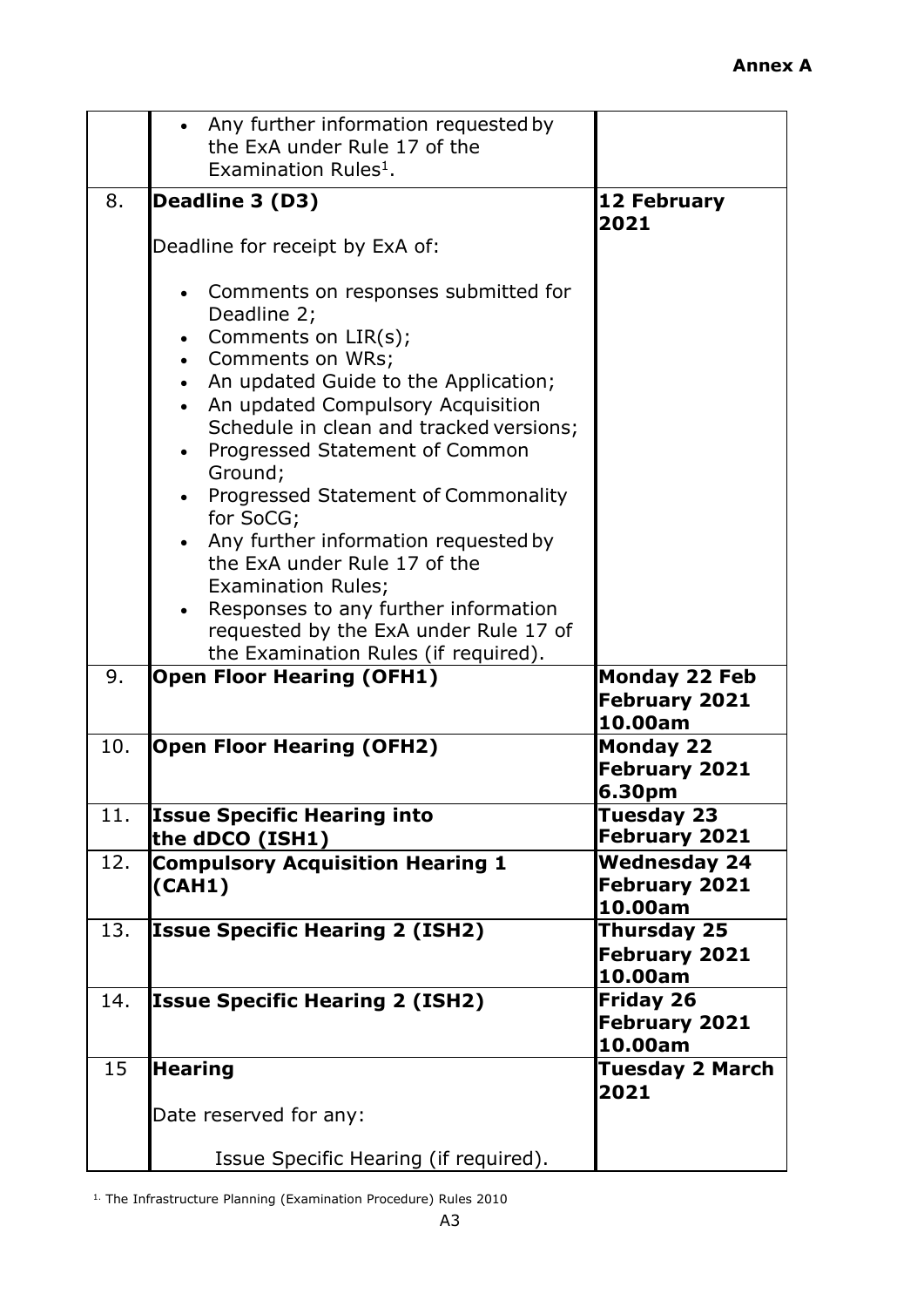| 16. | Deadline 4 (D4)                                                                                                                                                                                                                                                                                                                                                                                                                                                                                                                                                                                                                     | <b>12 March 2021</b>                       |
|-----|-------------------------------------------------------------------------------------------------------------------------------------------------------------------------------------------------------------------------------------------------------------------------------------------------------------------------------------------------------------------------------------------------------------------------------------------------------------------------------------------------------------------------------------------------------------------------------------------------------------------------------------|--------------------------------------------|
|     | Deadline for receipt by ExA of:                                                                                                                                                                                                                                                                                                                                                                                                                                                                                                                                                                                                     |                                            |
|     | • Comments on responses submitted for<br>Deadline 3;<br>Written summaries of oral submissions<br>to Hearings held during the week 22<br>February 2021;<br>Any post-Hearing notes requested at the<br>$\bullet$<br>Hearings;<br>• An updated Guide to the Application;<br>• An updated version of the dDCO in clean<br>and tracked versions;<br>An updated Schedule of changes to the<br>dDCO;<br>• Comments on the Applicant's draft ASI<br>arrangements and itinerary;<br>An updated Compulsory Acquisition<br>$\bullet$<br>Schedule in clean and tracked versions;<br>• Progressed SoCG;<br>• Progressed Statement of Commonality |                                            |
|     | for SoCG;<br>• Any further information requested by the                                                                                                                                                                                                                                                                                                                                                                                                                                                                                                                                                                             |                                            |
|     | ExA under Rule 17 of the Examination<br>Rules;<br>Responses to any further information<br>requested by the ExA under Rule 17 of<br>the Examination Rules (if required).                                                                                                                                                                                                                                                                                                                                                                                                                                                             |                                            |
| 17. | Publication by the ExA of:                                                                                                                                                                                                                                                                                                                                                                                                                                                                                                                                                                                                          | <b>19 March 2021</b>                       |
|     | Further Written Questions (ExQ2) (if<br>required);<br>Report on the Implications for European<br>Sites (RIES) (if required).                                                                                                                                                                                                                                                                                                                                                                                                                                                                                                        |                                            |
| 18. | <b>Accompanied Site Inspections</b>                                                                                                                                                                                                                                                                                                                                                                                                                                                                                                                                                                                                 | Week<br>commencing 29<br><b>March 2021</b> |
| 19. | Deadline 5 (D5)                                                                                                                                                                                                                                                                                                                                                                                                                                                                                                                                                                                                                     | 1 April 2021                               |
|     | Deadline for receipt by ExA of:                                                                                                                                                                                                                                                                                                                                                                                                                                                                                                                                                                                                     |                                            |
|     | Responses to ExQ2 (if required);<br>Comments on responses submitted for<br>Deadline 4;<br>An updated Guide to the Application;                                                                                                                                                                                                                                                                                                                                                                                                                                                                                                      |                                            |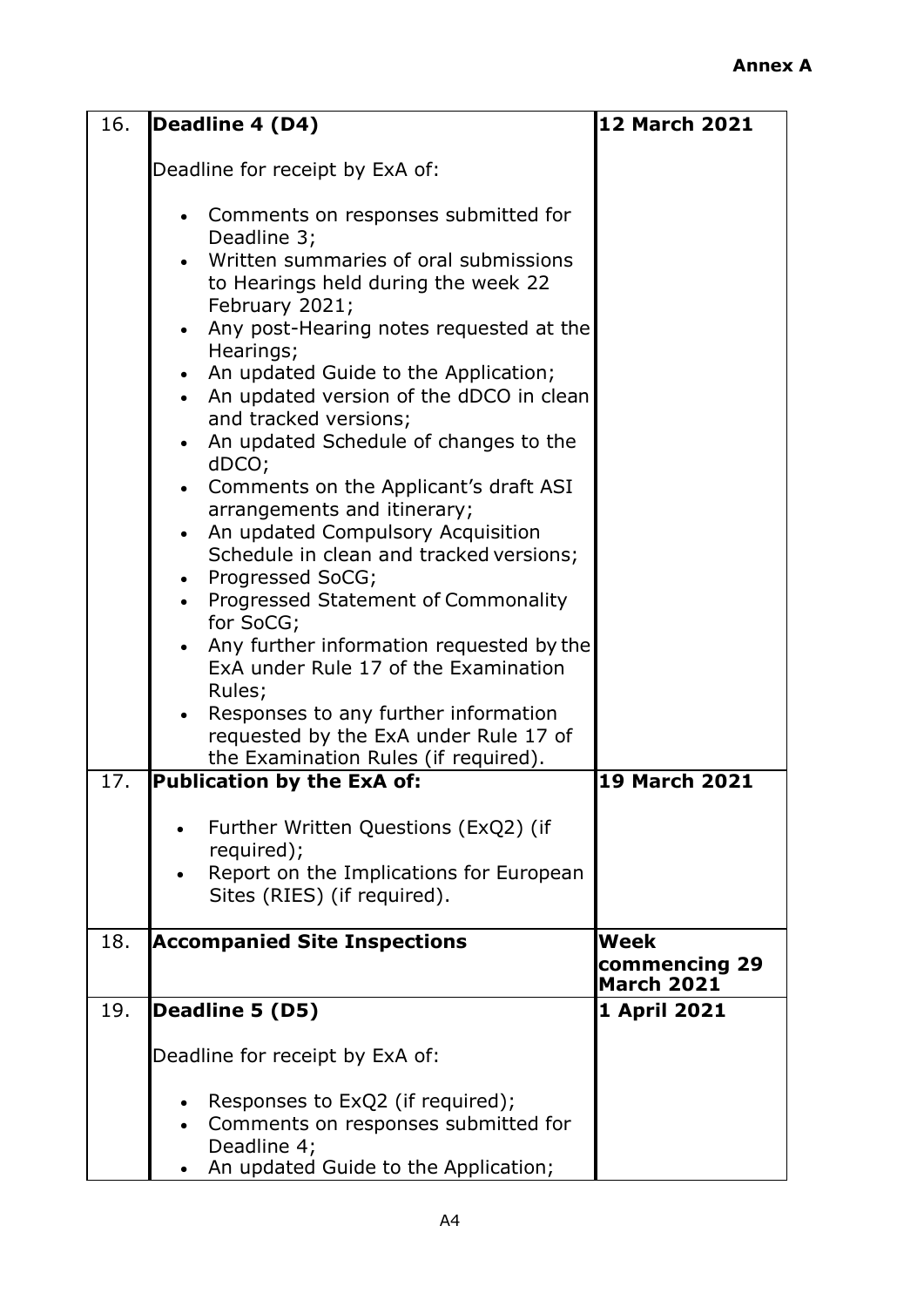|     | An updated version of the dDCO in clean                                       |                                    |
|-----|-------------------------------------------------------------------------------|------------------------------------|
|     | and tracked versions;<br>An updated Schedule of changes to                    |                                    |
|     | dDCO;                                                                         |                                    |
|     | An updated Compulsory Acquisition                                             |                                    |
|     | Schedule in clean and tracked versions;                                       |                                    |
|     | • Progressed SoCG;<br>• Progressed Statement of Commonality                   |                                    |
|     | for SoCG;                                                                     |                                    |
|     | Any further information requested by the                                      |                                    |
|     | ExA under Rule 17 of the Examination                                          |                                    |
|     | Rules;<br>Responses to any further information                                |                                    |
|     | requested by the ExA under Rule 17 of                                         |                                    |
|     | the Examination Rules (if required).                                          |                                    |
| 20. | <b>Hearings</b>                                                               | <b>Week</b>                        |
|     | Dates reserved for any:                                                       | commencing 19<br><b>April 2021</b> |
|     |                                                                               |                                    |
|     | Issue Specific Hearing(s) (if required);                                      |                                    |
|     | Open Floor Hearing(s) (if required);<br>Compulsory Acquisition Hearing(s) (if |                                    |
|     | required).                                                                    |                                    |
|     |                                                                               |                                    |
| 21. | <b>Hearing</b>                                                                | Tuesday 27 April<br>2021           |
|     | Date reserved for any:                                                        |                                    |
|     | Issue Specific Hearing (if required).                                         |                                    |
| 22. | Deadline 6 (D6)                                                               | 4 May 2021                         |
|     | Deadline for receipt by ExA of:                                               |                                    |
|     | Comments on responses submitted for<br>$\bullet$                              |                                    |
|     | Deadline 5;<br>Written summaries of oral submissions                          |                                    |
|     | to Hearings held during the week                                              |                                    |
|     | commencing 19 April 2021 and if held                                          |                                    |
|     | 27 April 2021;<br>$\bullet$                                                   |                                    |
|     | Any post-Hearing notes requested at the<br>Hearings;                          |                                    |
|     | Comments on the RIES (if required)<br>٠                                       |                                    |
|     | An updated Guide to the Application;<br>$\bullet$                             |                                    |
|     | An updated version of the dDCO in clean<br>and tracked versions;              |                                    |
|     | An updated Schedule of changes to<br>dDCO;                                    |                                    |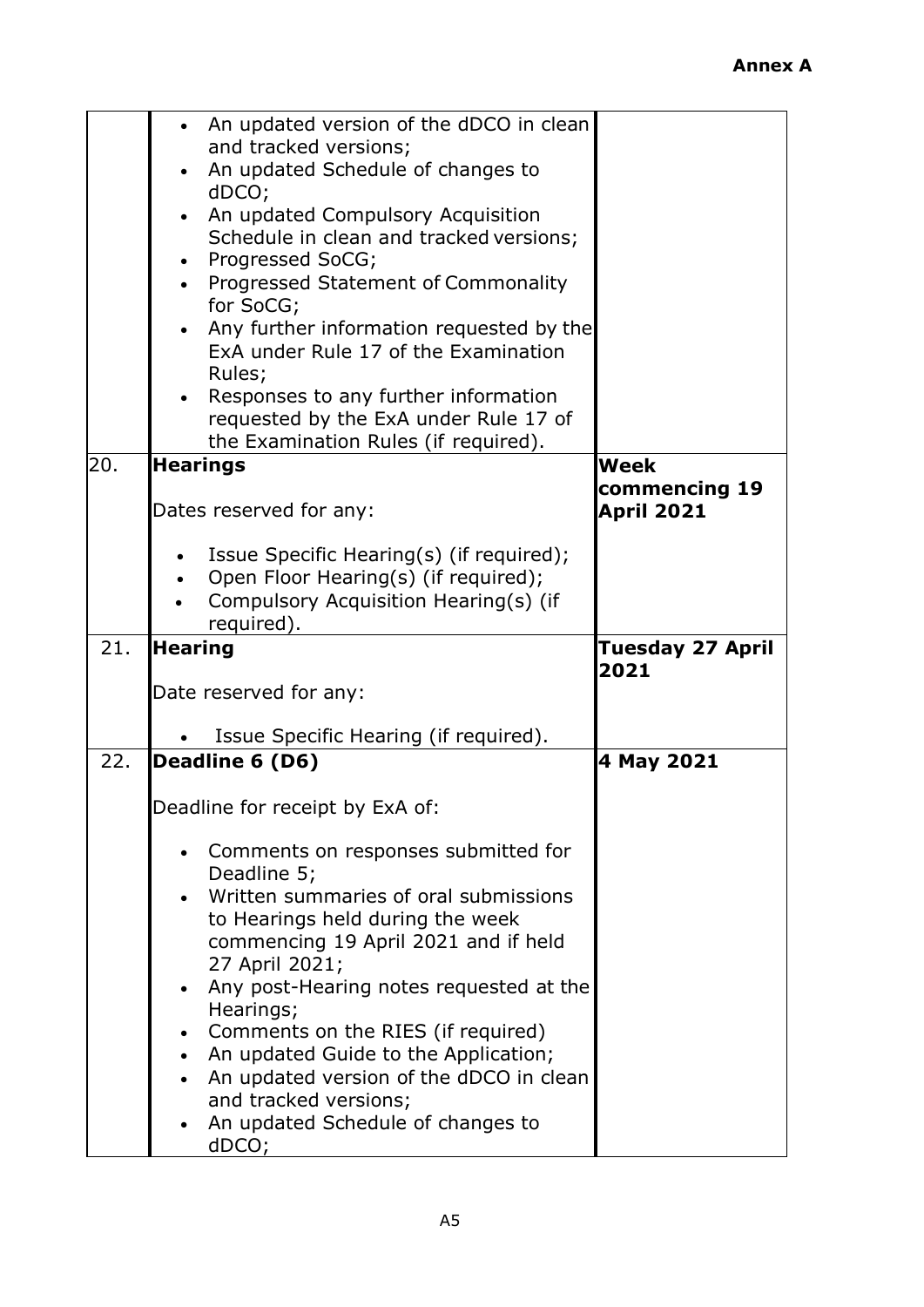|     | • An updated Compulsory Acquisition     |             |
|-----|-----------------------------------------|-------------|
|     |                                         |             |
|     | Schedule in clean and tracked versions; |             |
|     | Progressed SoCG;<br>$\bullet$           |             |
|     | Progressed Statement of Commonality     |             |
|     | for SoCG;                               |             |
|     | Any further information requested by    |             |
|     | the ExA under Rule 17 of the            |             |
|     | <b>Examination Rules;</b>               |             |
|     | Responses to any further information    |             |
|     | requested by the ExA under Rule 17 of   |             |
|     | the Examination Rules (if required).    |             |
| 23. | Publication by the ExA of:              | 11 May 2021 |
|     |                                         |             |
|     |                                         |             |
|     | Further Written Questions (ExQ3) (if    |             |
|     | required);                              |             |
|     | The ExA's proposed schedule of changes  |             |
|     | to the dDCO (if required).              |             |
| 24. | Deadline 7 (D7)                         | 11 May 2021 |
|     |                                         |             |
|     | Deadline for receipt by ExA of:         |             |
|     |                                         |             |
|     | Responses to comments on the REIS (if   |             |
|     | required);                              |             |
|     | Comment on responses submitted for      |             |
|     |                                         |             |
|     | Deadline 6;                             |             |
|     | Updated SoCG;                           |             |
|     | <b>Update Statement of Commonality</b>  |             |
|     | for SoCG;                               |             |
|     | Any further information requested by    |             |
|     | the ExA under Rule 17 of the            |             |
|     | <b>Examination Rules;</b>               |             |
|     | Responses to any further information    |             |
|     | requested by the ExA under Rule 17 of   |             |
|     | the Examination Rules (if required).    |             |
| 25. | Deadline 8 (D8)                         | 25 May 2021 |
|     |                                         |             |
|     | Deadline for receipt by ExA of:         |             |
|     |                                         |             |
|     |                                         |             |
|     | Comments on responses submitted for     |             |
|     | Deadline 7;                             |             |
|     | Responses to ExQ3 (if required);        |             |
|     | Updated SoCG;                           |             |
|     | Update Statement of Commonality         |             |
|     | for SoCG;                               |             |
|     | An updated Guide to the Application;    |             |
|     | An updated Book of Reference;           |             |
|     | An updated Statement of Reasons;        |             |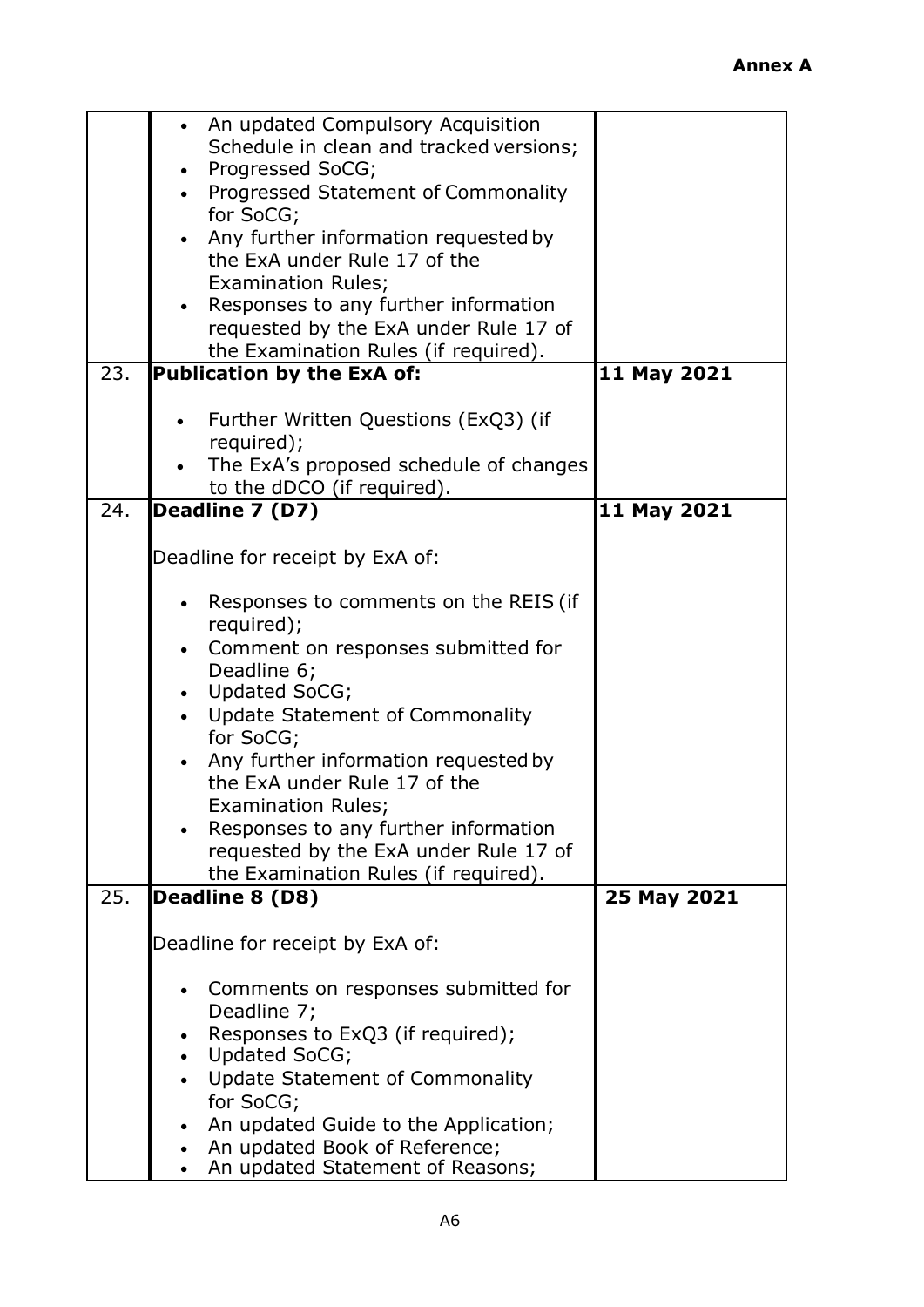|     | Signed and dated s106 Agreements (if                   |                    |
|-----|--------------------------------------------------------|--------------------|
|     | required);                                             |                    |
|     | Comments on the ExA's proposed                         |                    |
|     | schedule of changes to the dDCO (if                    |                    |
|     | issued);                                               |                    |
|     |                                                        |                    |
|     | An updated version of the dDCO in clean<br>$\bullet$   |                    |
|     | and tracked versions;                                  |                    |
|     | An updated Schedule of changes to                      |                    |
|     | dDCO;                                                  |                    |
|     | Any further information requested by the               |                    |
|     | ExA under Rule 17 of the Examination                   |                    |
|     |                                                        |                    |
|     | Rules (if required);                                   |                    |
|     | Responses to any further information<br>$\bullet$      |                    |
|     | requested by the ExA under Rule 17 of                  |                    |
|     | the Examination Rules (if required).                   |                    |
| 26. | <b>Hearings</b>                                        | <b>8 June 2021</b> |
|     |                                                        |                    |
|     | Dates reserved for any:                                |                    |
|     |                                                        |                    |
|     |                                                        |                    |
|     | Issue Specific Hearing(s) (if required);               |                    |
|     | Open Floor Hearing(s) (if required);                   |                    |
|     | Compulsory Acquisition Hearing(s) (if                  |                    |
|     |                                                        |                    |
|     | required).                                             |                    |
| 27. |                                                        |                    |
|     | Deadline 9 (D9)                                        | 15 June 2021       |
|     |                                                        |                    |
|     | Comment on responses submitted for                     |                    |
|     | Deadline 8;                                            |                    |
|     | Written summaries of oral submissions<br>$\bullet$     |                    |
|     | to Hearings held during the week                       |                    |
|     | commencing 8 June 2021;                                |                    |
|     |                                                        |                    |
|     | Any post-Hearing notes requested at the                |                    |
|     | Hearings.                                              |                    |
|     | Any further information requested by the               |                    |
|     | ExA under Rule 17 of the Examination                   |                    |
|     | Rules (if required).                                   |                    |
|     | Responses to any further information<br>$\bullet$      |                    |
|     | requested by the ExA under Rule 17 of                  |                    |
|     | the Examination Rules (if required).                   |                    |
| 28. | Deadline 10 (D10)                                      | 29 June 2021       |
|     |                                                        |                    |
|     |                                                        |                    |
|     | Deadline for receipt by ExA of:                        |                    |
|     |                                                        |                    |
|     | Finalised SoCG;                                        |                    |
|     | <b>Finalised Statement of Commonality</b><br>for SoCG; |                    |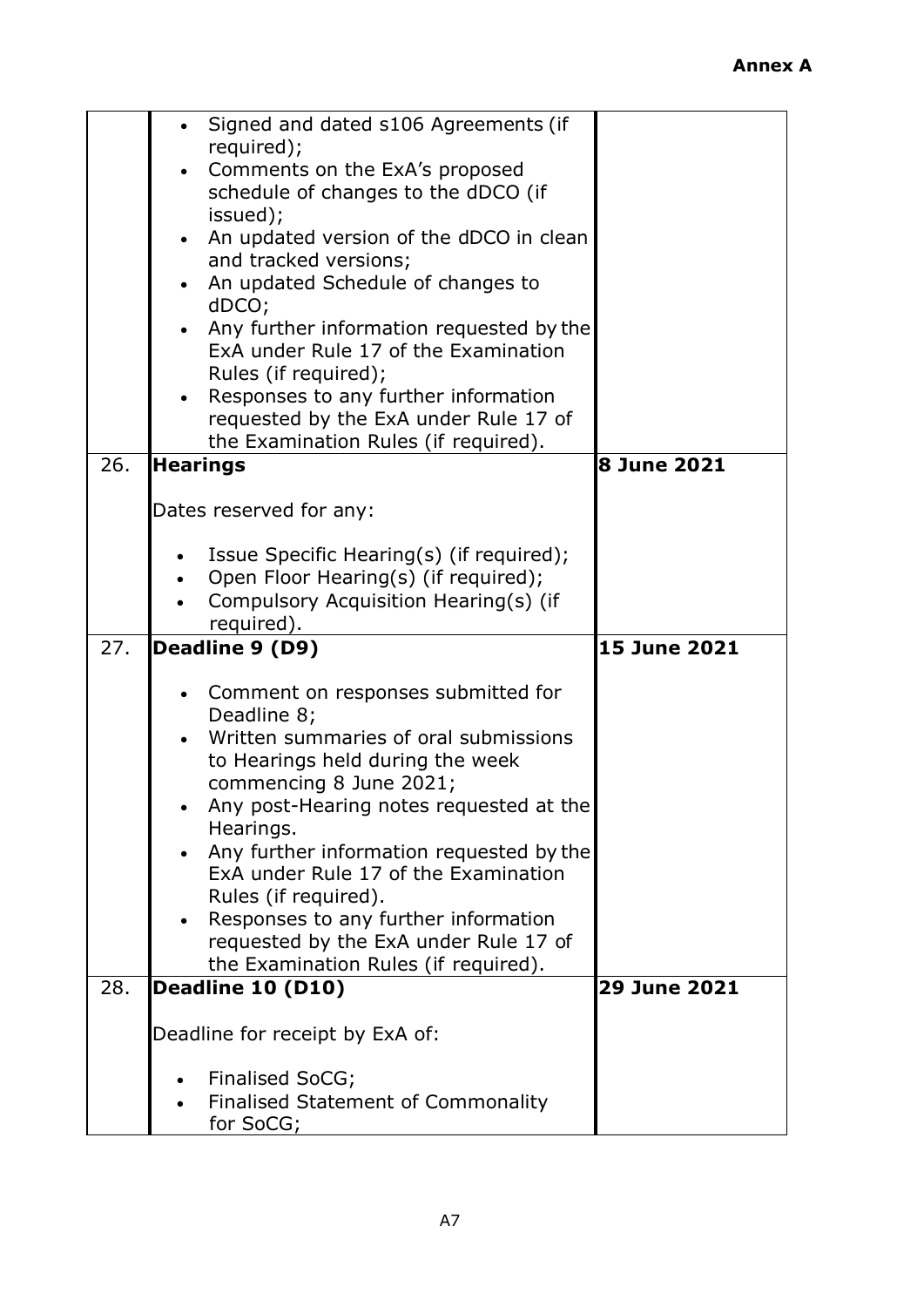|     | • Finalised Statement of Compulsory          |             |
|-----|----------------------------------------------|-------------|
|     | Acquisition Schedule in clean and            |             |
|     | tracked versions;                            |             |
|     | • A finalised Guide to the Application;      |             |
|     | A finalised version of the dDCO in clean     |             |
|     | and tracked versions;                        |             |
|     | A finalised Schedule of changes to the       |             |
|     | dDCO;                                        |             |
|     | Any further information requested by         |             |
|     | the ExA under Rule 17 of the                 |             |
|     | Examination Rules (if required).             |             |
|     | • Responses to any further information       |             |
|     | requested by the ExA under Rule 17 of        |             |
|     | the Examination Rules (if required).         |             |
| 29. | The ExA is under a duty to complete the      | 5 July 2021 |
|     | Examination of the application by the end of |             |
|     | the period of 6 months.                      |             |
|     |                                              |             |

### **Publication dates**

All information received will be published on the project page of the National Infrastructure Planning website as soon as practicable after each deadline for submissions.

#### **Hearing agendas**

We will aim to publish a draft agenda for each hearing on the project page of the National Infrastructure Planning website at least five working days in advance of the hearing date. The actual agenda on the day of each hearing may be subject to change at the discretion of the ExA.

An agenda for Open Floor Hearings will not be published unless the ExA, considering the number of participants notified to the Planning Inspectorate, believes to do so would be helpful to facilitate the efficient running of procedures on the day.

#### **Report on the Implications for European Sites**

Where the Applicant has provided a No Significant Effects Report or a Habitats Regulations Assessment (HRA) Report with the DCO application, the ExA may decide to issue a Report on the Implication for European Sites (RIES) during the Examination. The RIES is a factual account of the information and evidence provided to the ExA on HRA matters during the Examination up to the date of the publication of the RIES, for the purposes of enabling the Secretary of State, as competent authority, to undertake its HRA. It is not the ExA's opinion on HRA matters. Comments on the RIES will be invited by the ExA and any received will be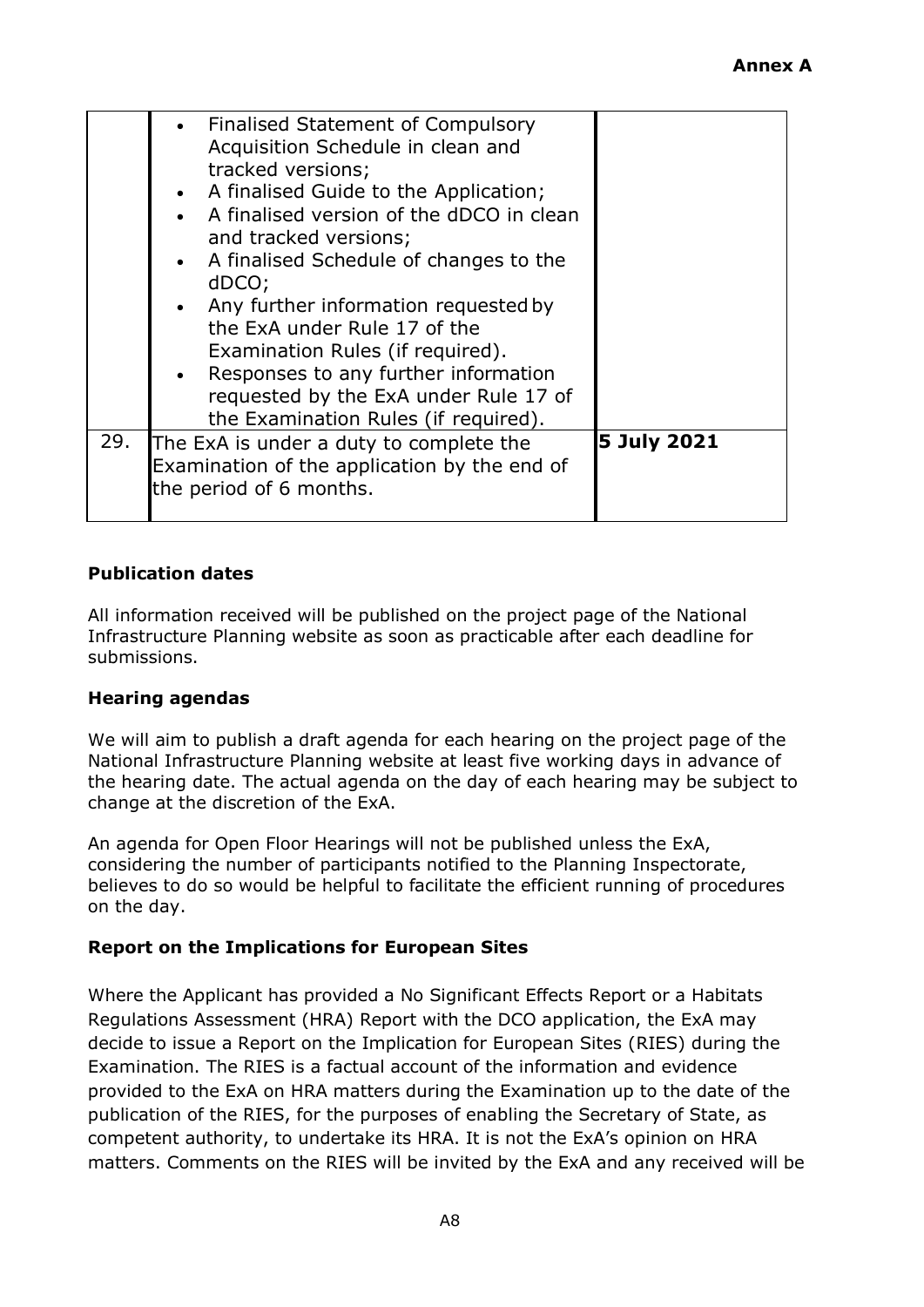taken into account as part of the ExA's Recommendation to the relevant Secretary of State.

The Secretary of State may rely on the consultation on the RIES to meet its obligations under Regulation 63(3) of the Habitats Regulations<sup>2</sup>.

**<sup>2</sup>** The Conservation of Habitats and Species Regulations 2017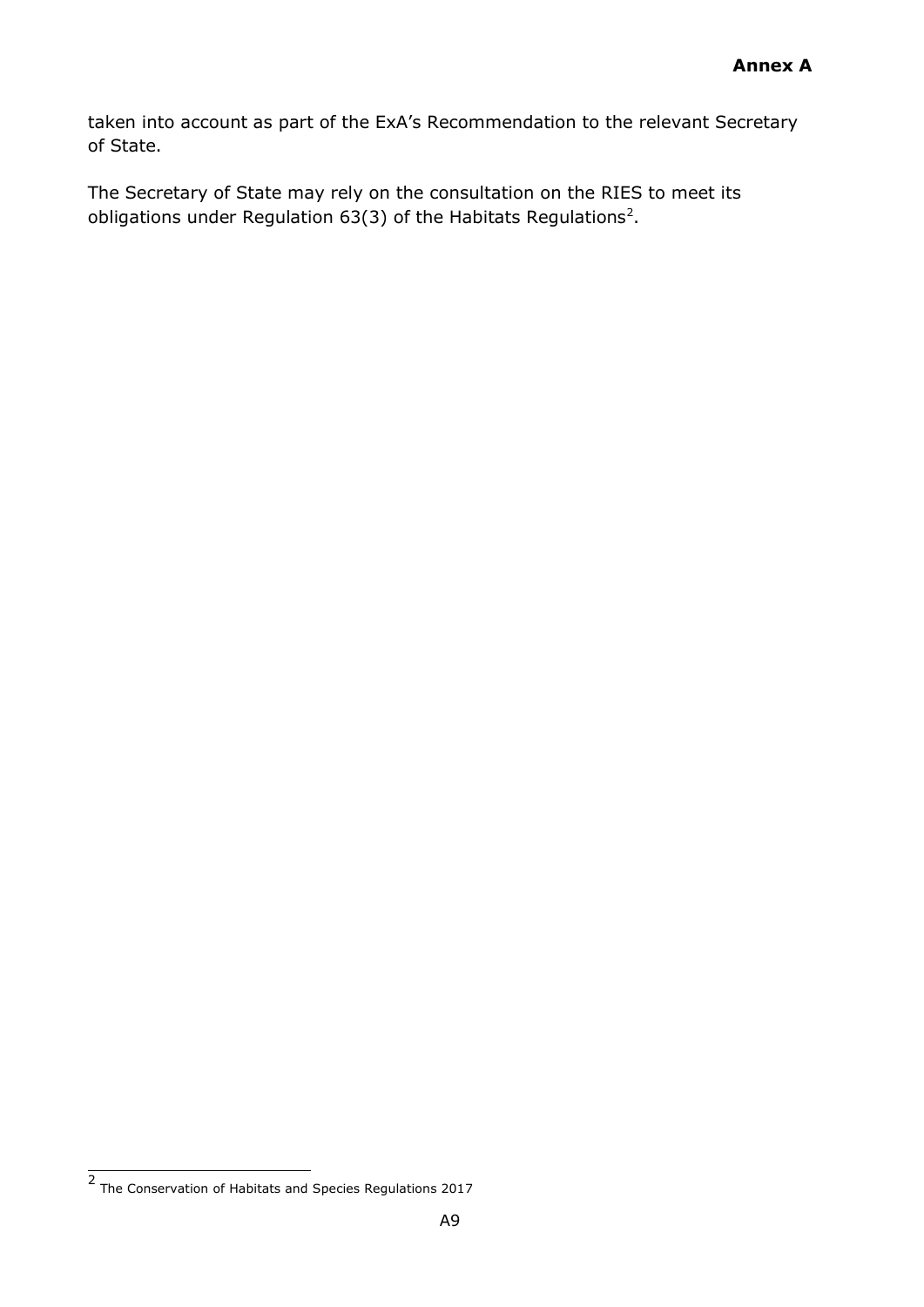# **Procedural Decisions made by the Examining Authority**

We have made a number of Procedural Decisions following the Preliminary Meeting<sup>[1](#page-14-0)</sup>:

#### **1. Examination Timetable**

Responding to a request of the Applicant, supported by the host Local Authority and other Interested Parties, we have extended the deadline for **Deadline 2** to Friday 29 January 2021 and **Deadline 3** to Friday 12 February 2021.

### **2. Accompanied Site Inspection (ASI)**

Time has been reserved in the Examination Timetable to undertake an ASI in week commencing 29 March 2021. The format and detail of this will depend on the Government's public health restrictions relating to the COVID-19 pandemic in force at the time. If restrictions have been lifted, we may be able to be accompanied by registered parties. If restrictions remain, attendance may be limited and socially distanced; we may visit unaccompanied (with all necessary consents in place); or we may need to hold a virtual site inspection using photography or technology. We will release details nearer to the time.

Our Examination Timetable at **Annex A** shows that we are inviting the Applicant to submit a draft itinerary for the ASI, on 29 January 2021, based on suggested locations and supporting justification submitted by **Deadline 1**, 12 January 2021. There is an opportunity for all parties to comment on the draft itinerary by **Deadline 4**, 12 March 2021.

We will consider all submissions on this, and if we decide to hold an ASI, we will aim to publish the final itinerary and arrangements on the project page of the National Infrastructure Planning website as soon as practically possible

Interested Parties should be aware that **ASIs are not an opportunity to make any oral representations to the ExA about the Proposed Development**. However, we may invite participants to indicate specific features or sites of interest.

# **3. Additional Submissions**

In response to the Rule 6 letter, there have been a number of additional submissions from energy undertakers that the ExA has accepted, all confirming that they do not have any assets or plant in the area. These have been published on the project page on the National Infrastructure Planning website, with references AS-011 to AS-016.

In addition to the documentation submitted by Procedural Deadline B [PDB-001 to PDB-003] the ExA has accepted the following additional submissions into the Examination:

• A 'Summary of Proposed Changes to Application' Version 2 submitted by the Applicant, references AS-017 (tracked changes) and AS-018 (clean). These

<span id="page-14-0"></span><sup>&</sup>lt;sup>1</sup> Section 89(1) of the Planning Act 2008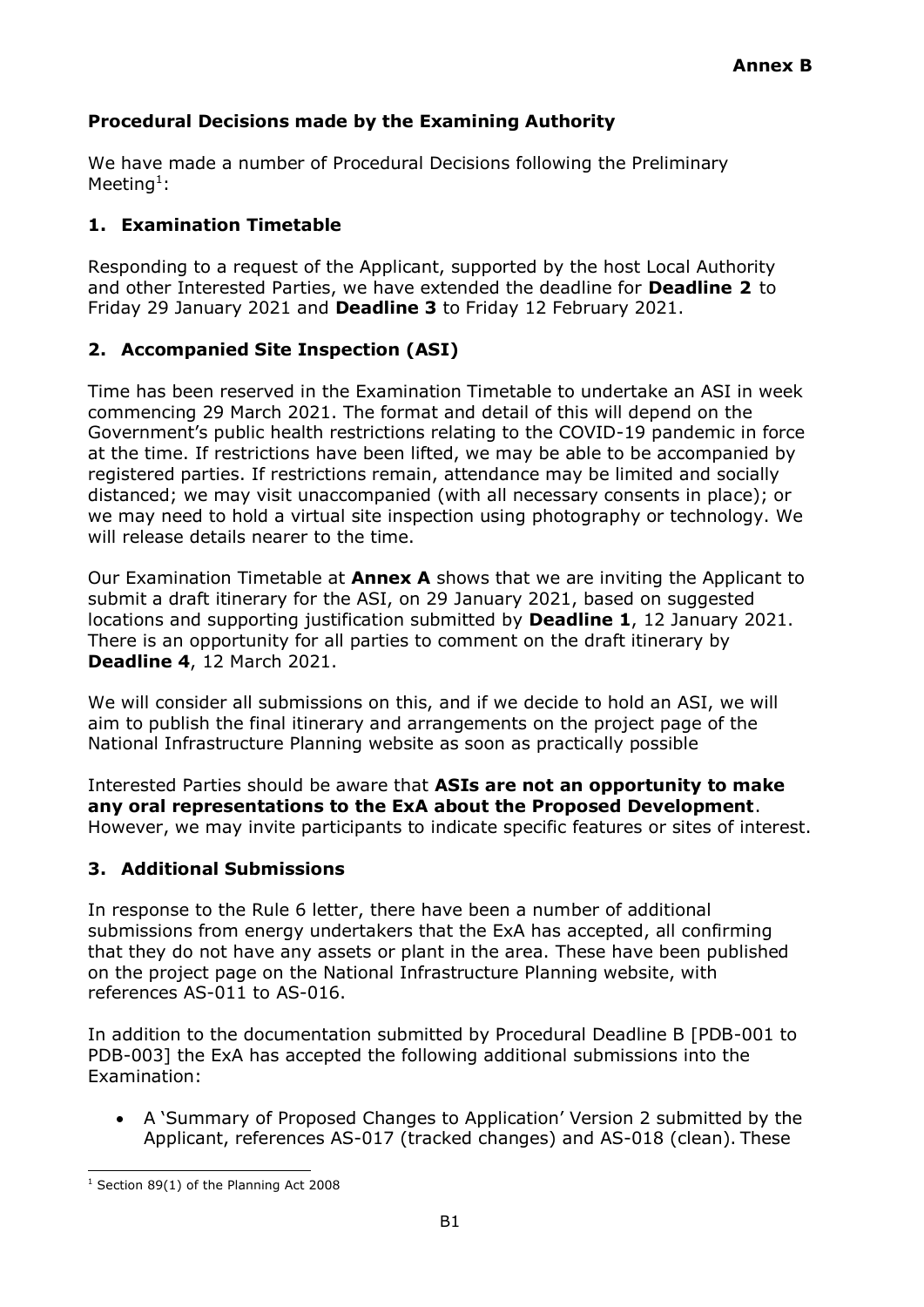additional submissions amend the submissions made by the Applicant by Procedural Deadline A [PDA-001 to PDA-003], which include an indication that the Applicant proposes to submit a request for three changes to be made to the application in order to accommodate changes to the Scheme.

• Additional submissions from Natural England [AS-019] and from Mr Inverarity on behalf of West End Anglers [AS-020] in response to the Applicant's additional submissions [AS-017 & AS-018] as well as Procedural Deadline A submissions [PDA-001 to PDA-003].

(Although not classed as an additional submission, the Environment Agency also submitted comments on the Applicant's proposed changes at Procedural Deadline B submission [PDB-001].)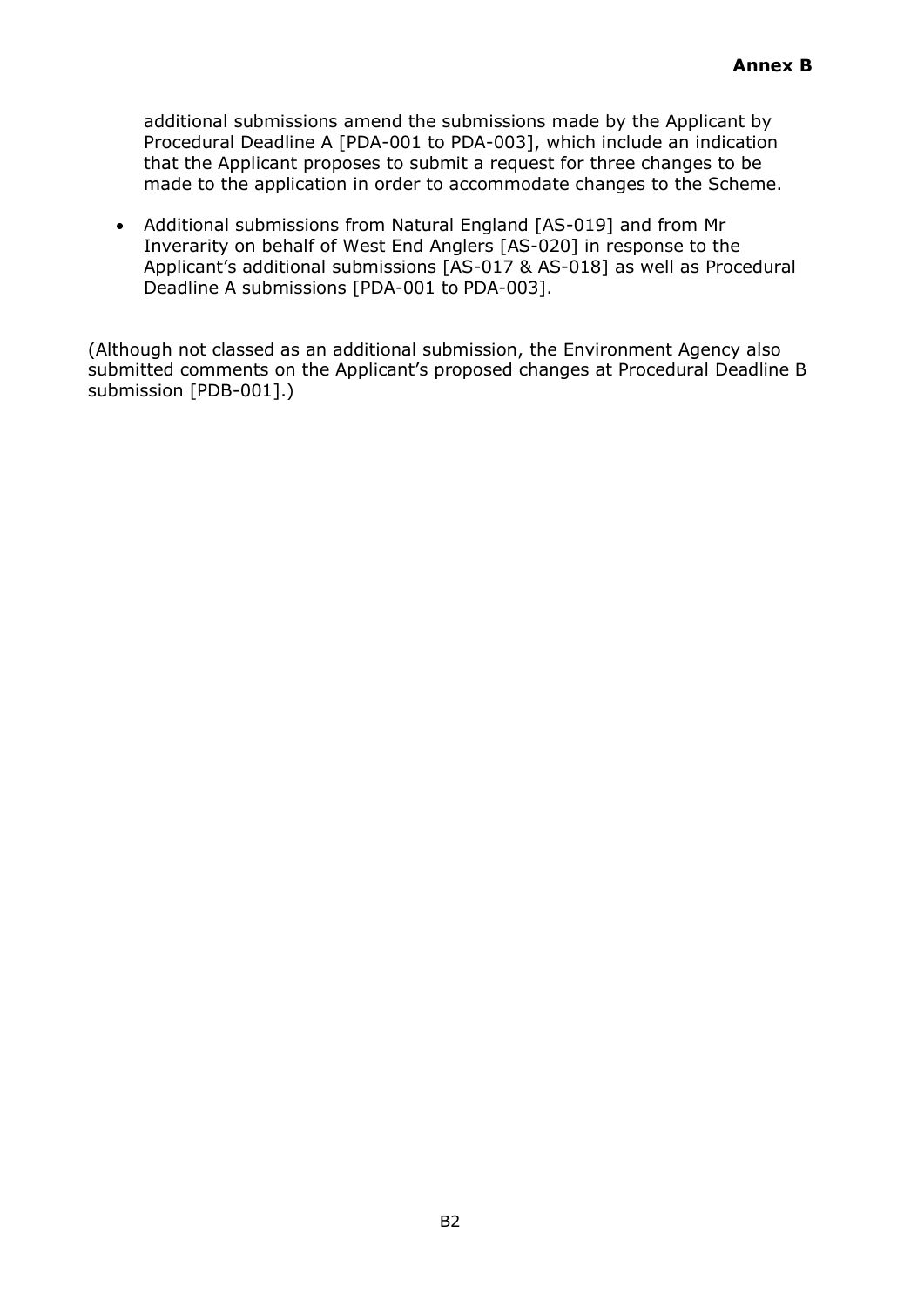#### **Notice of hearings and requests to appear and procedure to be followed at hearings**

Notification of hearings under Sections 91 & 92 of the Planning Act 2008

Notification of the date, time and place of Open Floor Hearing, Compulsory Acquisition Hearing and Issue Specific Hearings to be held during February and March 2021.

| Date                          | Hearing                                   | Start time                      | Venue            |
|-------------------------------|-------------------------------------------|---------------------------------|------------------|
| Monday,                       | Open Floor                                | 10.00 AM                        |                  |
| 22 February 2021              | Hearing 1                                 |                                 |                  |
|                               |                                           | Arrangements<br>Conference 9:30 |                  |
|                               |                                           | AM                              |                  |
| Monday,                       | Open Floor                                | 6:30 PM                         |                  |
| 22 February 2021              | Hearing 2                                 | Arrangements                    |                  |
|                               |                                           | Conference<br>6.00PM            |                  |
| Tuesday,                      | <b>Issues Specific</b>                    | 10.00 AM                        |                  |
| 23 February 2021              | Hearing (ISH1)                            | Arrangements                    |                  |
|                               |                                           | Conference 9:30                 |                  |
|                               | On the draft                              | AM                              |                  |
|                               | Development<br>Consent Order              |                                 |                  |
| Wednesday,                    | Compulsory                                | 10.00 AM                        |                  |
| 24 February 2021              | Acquisitions                              |                                 | By Virtual Means |
|                               | Hearing 1 (CAH1)                          | Arrangements                    |                  |
|                               |                                           | Conference 9:30<br>AM           | (see below)      |
| Thursday,<br>25 February 2021 | <b>Issue Specific</b><br>Hearing 2 (ISH2) | 10.00 AM                        |                  |
|                               |                                           | Arrangements                    |                  |
|                               | On Environmental                          | Conference 9:30                 |                  |
|                               | <b>Matters</b>                            | AM                              |                  |
| Friday,<br>26 February 2021   | ISH <sub>2</sub>                          | 10.00 AM                        |                  |
|                               | On Environmental                          | Arrangements                    |                  |
|                               | Matters (if                               | Conference 9:30                 |                  |
|                               | required)                                 | AM                              |                  |
| Tuesday,<br>2 March 2021      | <b>Issue Specific</b><br>Hearing          | 10.00 AM                        |                  |
|                               |                                           | Arrangements                    |                  |
|                               | (reserve date)                            | Conference 9:30<br>AM           |                  |
|                               |                                           |                                 |                  |

The ExA is conscious of the continued threat of, and uncertainties around, COVID19 and the latest Government guidance and restrictions. Equally, the Government has made it clear that the consenting processes for National Infrastructure Projects should progress. The ExA therefore has made a Procedural Decision that these Hearings will be held by virtual means, through Microsoft Teams.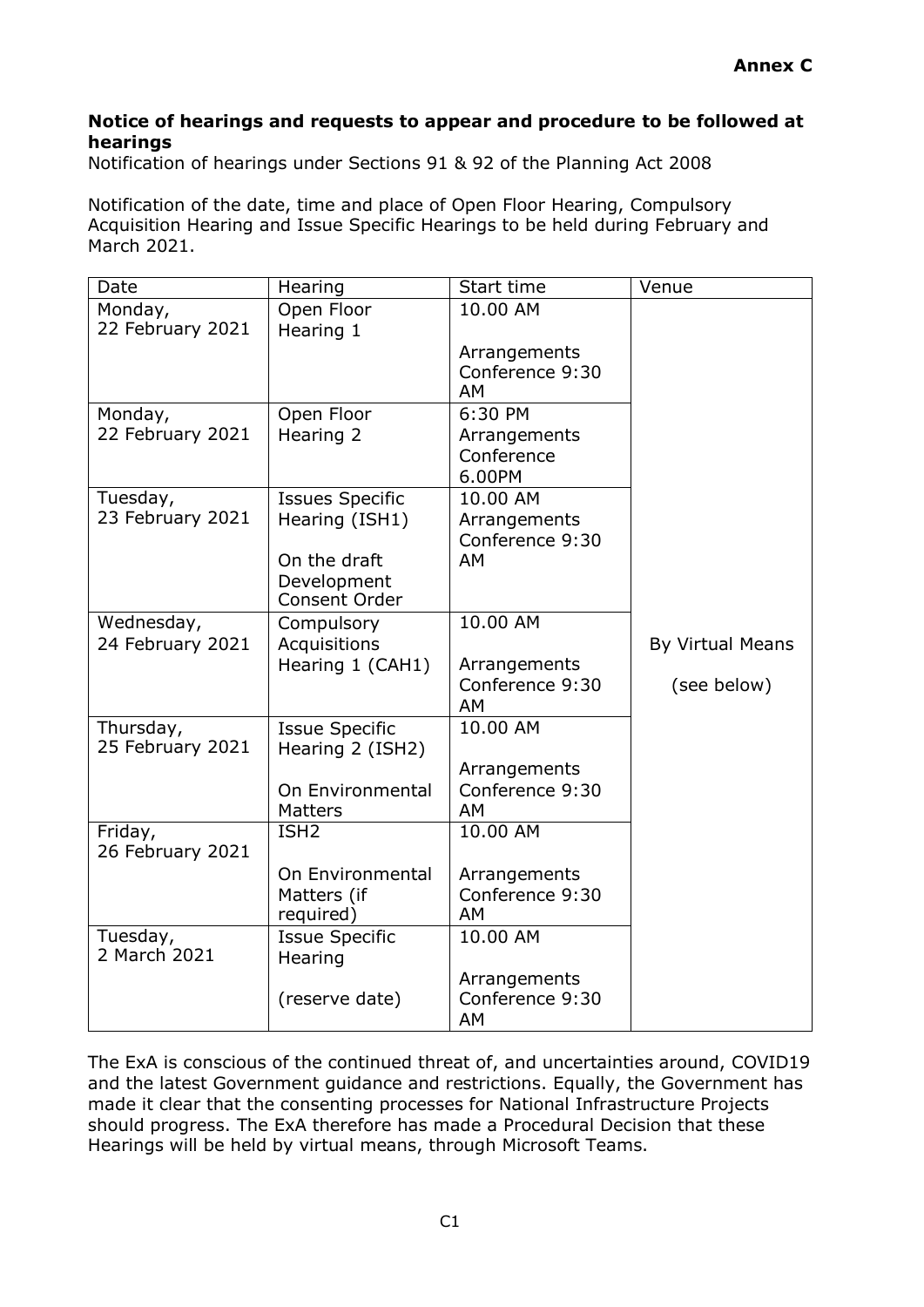Please note that in respect of this Procedural Decision, we write to Interested Parties for information purposes only. This Procedural Decision does not affect the Examination Timetable in any way and Interested Parties other than the Applicant are not required to respond to it.

### **Requests to appear at hearings**

If you wish to participate in any of the Hearings liste[d above, please let the](mailto:A1inNorthumberland@planninginspectorate.gov.uk)  Planning Inspectorate's Case Team know by emailing [A1inNorthumberland@planninginspectorate.gov.uk b](mailto:A1inNorthumberland@planninginspectorate.gov.uk)y no later than **Deadline 1** on 12 January 2021.

If you do not wish to speak but would like to observe any of the Hearings in real time, rather than retrospectively as a recording, it is the Applicant's intention to arrange a livestream of the Hearings. The link to the livestream will be published in advance on the A1 in Northumberland – Morpeth to Ellingham project page of the National Infrastructure website.

A full digital recording will be made available on the same web page as soon as possible after the close of the Hearing.

Information about Hearings is included in the Planning Inspectorate's Advice Notes which can be found here: [https://infrastructure.planninginspectorate.gov.uk/legislation-and-advice/advice](https://infrastructure.planninginspectorate.gov.uk/legislation-and-advice/advice-notes)[notes](https://infrastructure.planninginspectorate.gov.uk/legislation-and-advice/advice-notes)

# **Issue Specific Hearings and Compulsory Acquisition Hearings**

Depending on the number of participants at each Hearing, and the progress made during the events, it may be necessary to have breaks in proceedings. Additionally, in the unlikely event that there is an IT failure, we will attempt to resume the event later that day. As such, prospective participants are advised to keep the whole day available for each event.

# **Procedure at Hearings**

The procedure to be followed at Hearings is set out in The Infrastructure Planning (Examination Procedure) Rules  $2010<sup>1</sup>$  $2010<sup>1</sup>$  $2010<sup>1</sup>$ . Any oral representations must be based on either the Relevant Representation or Written Representation made by the person by whom, or on whose behalf, the oral representations are made.

The ExA is responsible for the oral questioning of a person giving evidence and the process affords very limited scope to allow cross-questioning between parties<sup>[2](#page-17-1)</sup>. Our examination will be principally undertaken through the exchange of written submissions, and we will decide whether a Hearing on a particular issue or topic is necessary. This decision is not connected to how relevant or important we consider an issue or topic to be.

<span id="page-17-0"></span> $1$  Rule 14

<span id="page-17-1"></span><sup>2</sup> Rule 14(5)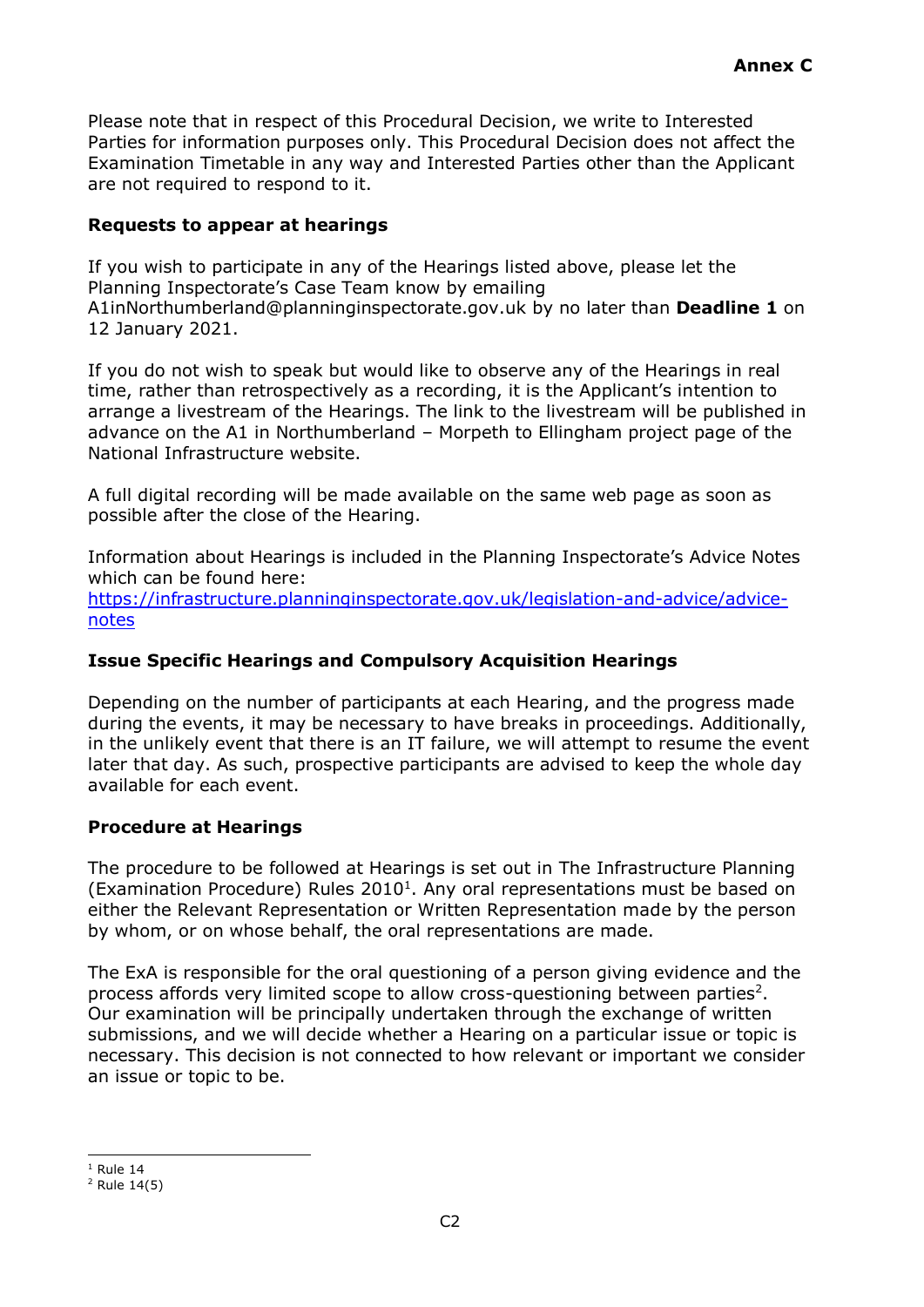# **Hearing agendas**

We will aim to publish a draft agenda for each Hearing on the project page of the National Infrastructure Planning website at least five working days in advance of the Hearing date. The actual agenda on the day of each Hearing may be subject to change at the discretion of the ExA.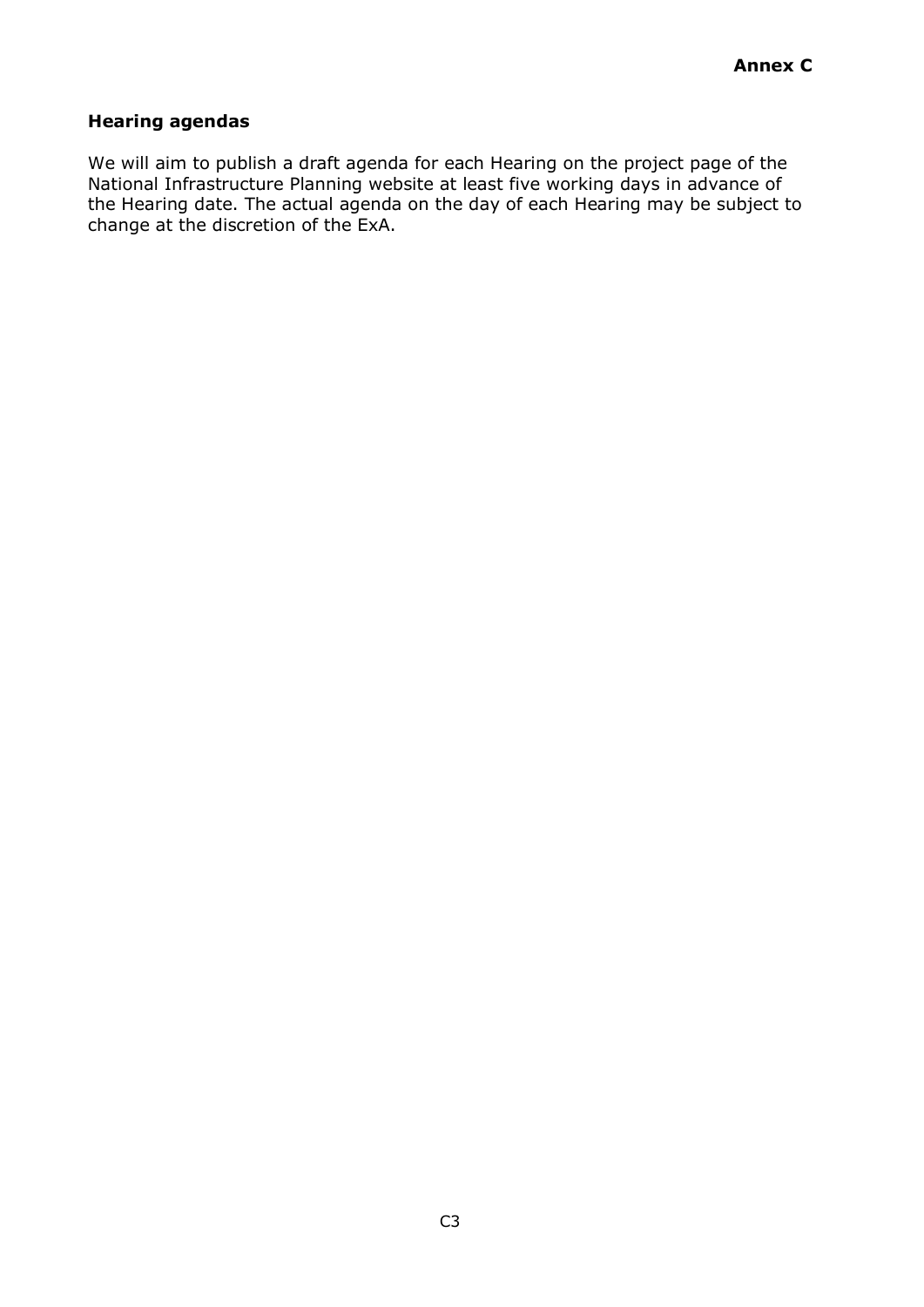# **Availability of representations and application documents**

All application documents and representations submitted to the Examination are available to view on the project page on the National Infrastructure Planning website:

[https://infrastructure.planninginspectorate.gov.uk/projects/north-east/a1-in](https://infrastructure.planninginspectorate.gov.uk/projects/north-east/a1-in-northumberland-morpeth-to-ellingham/?ipcsection=docs)[northumberland-morpeth-to-ellingham/?ipcsection=docs](https://infrastructure.planninginspectorate.gov.uk/projects/north-east/a1-in-northumberland-morpeth-to-ellingham/?ipcsection=docs)

For ease of navigation, we recommend that you use the Examination Library (EL) which is accessible via a blue button under the 'Documents' tab. The EL is updated regularly throughout the Examination.

The EL records:

- each application document;
- each representation accepted to be read in conjunction with the Examination; and
- each Procedural Decision made by the Examining Authority.

Each document is provided with a unique reference which will be fixed for the duration of the Examination. A hyperlink to each document on the National Infrastructure Planning website is provided. **Please use the unique reference numbers applied in the EL when referring to any Examination documents in representations that you make**.

Documents can also be viewed electronically at the following locations close to the application site, free of charge. If you have difficulty accessing any documentation please contact the Case Team using the details provided at the top of this letter.

| <b>Local</b><br>authority              | Library/address                                                                  | <b>Opening hours</b>                                                                                                                                                   | <b>Printing</b><br>costs                                                    |  |  |
|----------------------------------------|----------------------------------------------------------------------------------|------------------------------------------------------------------------------------------------------------------------------------------------------------------------|-----------------------------------------------------------------------------|--|--|
| Northumberland<br>County Council       | Morpeth Library<br>Royal Sovereign<br>House Manchester<br>St Morpeth NE61<br>1AF | Monday $10:00 - 16:00$<br>Tuesday $10:00 - 16:00$<br>Wednesday $10:00 - 16:00$<br>Thursday 10:00 - 16:00<br>Friday $10:00 - 16:00$<br>Saturday Closed<br>Sunday Closed | A4<br>B&W - 15p<br>$Colour -$<br>50p<br>A3<br>$B$ &W $-$ 30p<br>Colour - £1 |  |  |
| Link to council library location       |                                                                                  |                                                                                                                                                                        |                                                                             |  |  |
| Morpeth Library<br>www.mylibrary.co.uk |                                                                                  |                                                                                                                                                                        |                                                                             |  |  |

If you require a hard copy of the application documents, please contact the Applicant by email at [A1inNorthumberland@Highwaysengland.co.uk o](mailto:A1inNorthumberland@Highwaysengland.co.uk)r by telephone on 0303 123 5000.